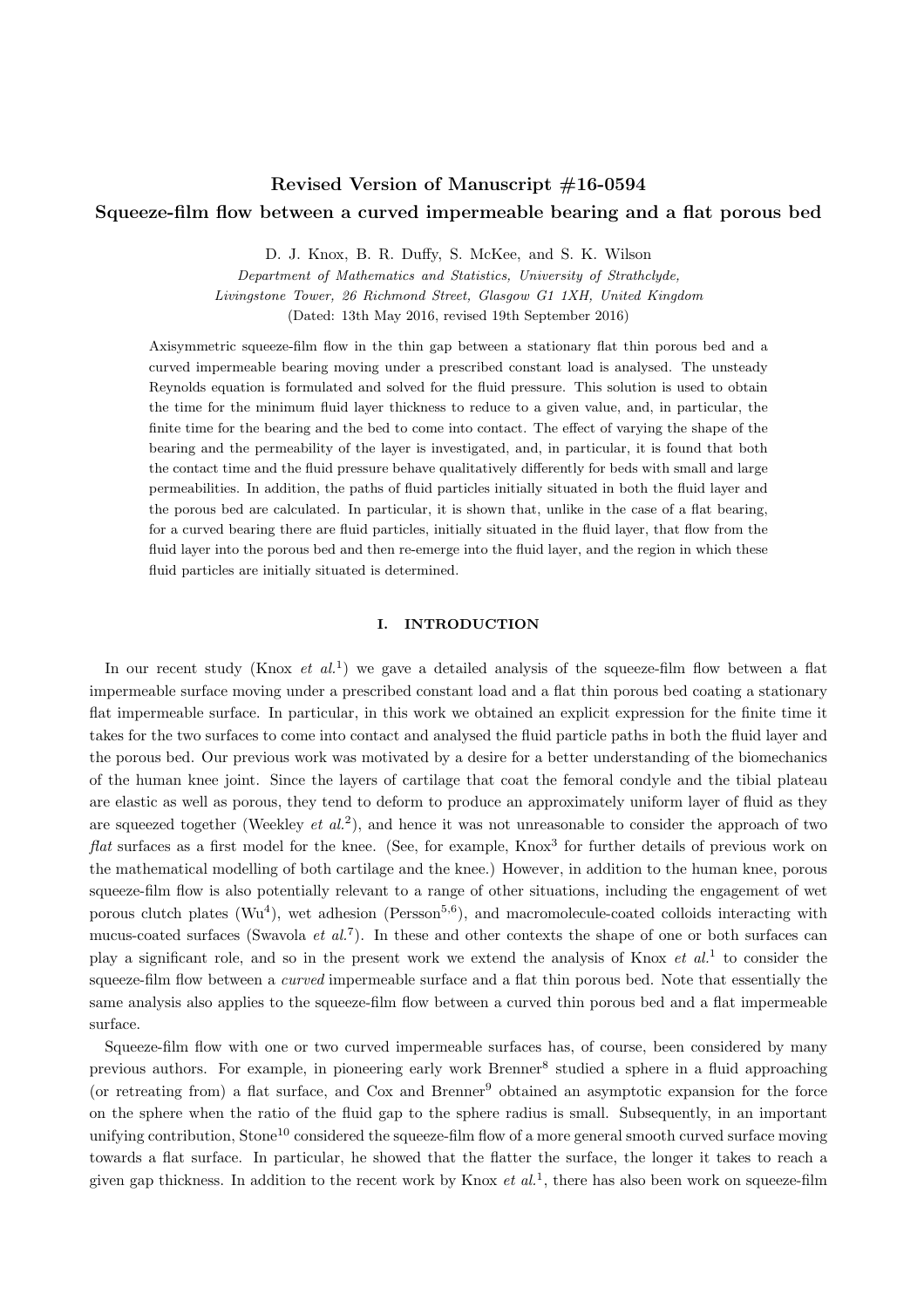

Rigid Impermeable Surface

FIG. 1: The geometry of the problem.

flow with one or two porous surfaces by several previous authors.  $Wu^{11}$  (see also Prakash and Vij<sup>12</sup> and the review by Wu<sup>4</sup>) considered squeeze-film flow between two annular discs, one of which is coated with a porous layer, and found that increasing the permeability of the layer reduces the normal force on the discs. Goren<sup>13</sup> and Nir<sup>14</sup> (see also the summary of previous work given in Table 1 in Ramon *et al.*<sup>15</sup>) calculated the force required to pull a sphere away from contact with a thin porous membrane at a constant velocity, and found that, unlike in the case of an impermeable membrane, the force is finite. In particular,  $Goren<sup>13</sup>$  found that the maximum value of the force does not occur when the sphere and the membrane are in contact. More recently, Ramon *et al.*<sup>15</sup> studied a particle with a more general shape approaching a thin porous membrane. They showed that the particle attains a finite non-zero velocity as it sediments under gravity towards the membrane, and hence that it comes into contact with the membrane in a finite time. They also showed that spherical particles would approach the membrane at a greater velocity than flatter particles. Very recently, Majhi et  $al^{16}$  compared theoretical predictions for the normal force generated in constant-velocity porous squeeze-film flow with experimental results obtained using materials commonly used in the manufacture of composite materials.

The structure of the present work is as follows. The governing equations are derived in Section II and solved (in terms of integrals) in Section III. The behaviour of the minimum fluid layer thickness and contact time, the fluid pressure, and the fluid particle paths and penetration depths are discussed in Sections IV, V and VI, respectively. Asymptotic solutions for the contact time in the limits of small and large permeability are given in Section VII and Appendix A, respectively. Finally, concluding remarks are made in Section VIII.

# II. MODEL FORMULATION

With reference to the geometry of the problem shown in Figure 1, consider unsteady axisymmetric flow in the thin gap between a vertically moving rigid impermeable surface  $z = h(r, t)$ , referred to hereafter as the "bearing", and a stationary flat rigid impermeable surface at  $z = -H<sub>p</sub>$  coated with a thin rigid porous layer of constant permeability k, porosity  $\phi$  ( $0 < \phi < 1$ ) and thickness  $H_p$ , referred to hereafter as the "porous bed", where  $(r, \theta, z)$  denotes the natural cylindrical polar coordinate system with the z-axis vertically upwards and t denotes time. The fluid layer separating the bearing and the porous bed (*i.e.* the region  $0 \le z \le h(r,t)$ ) is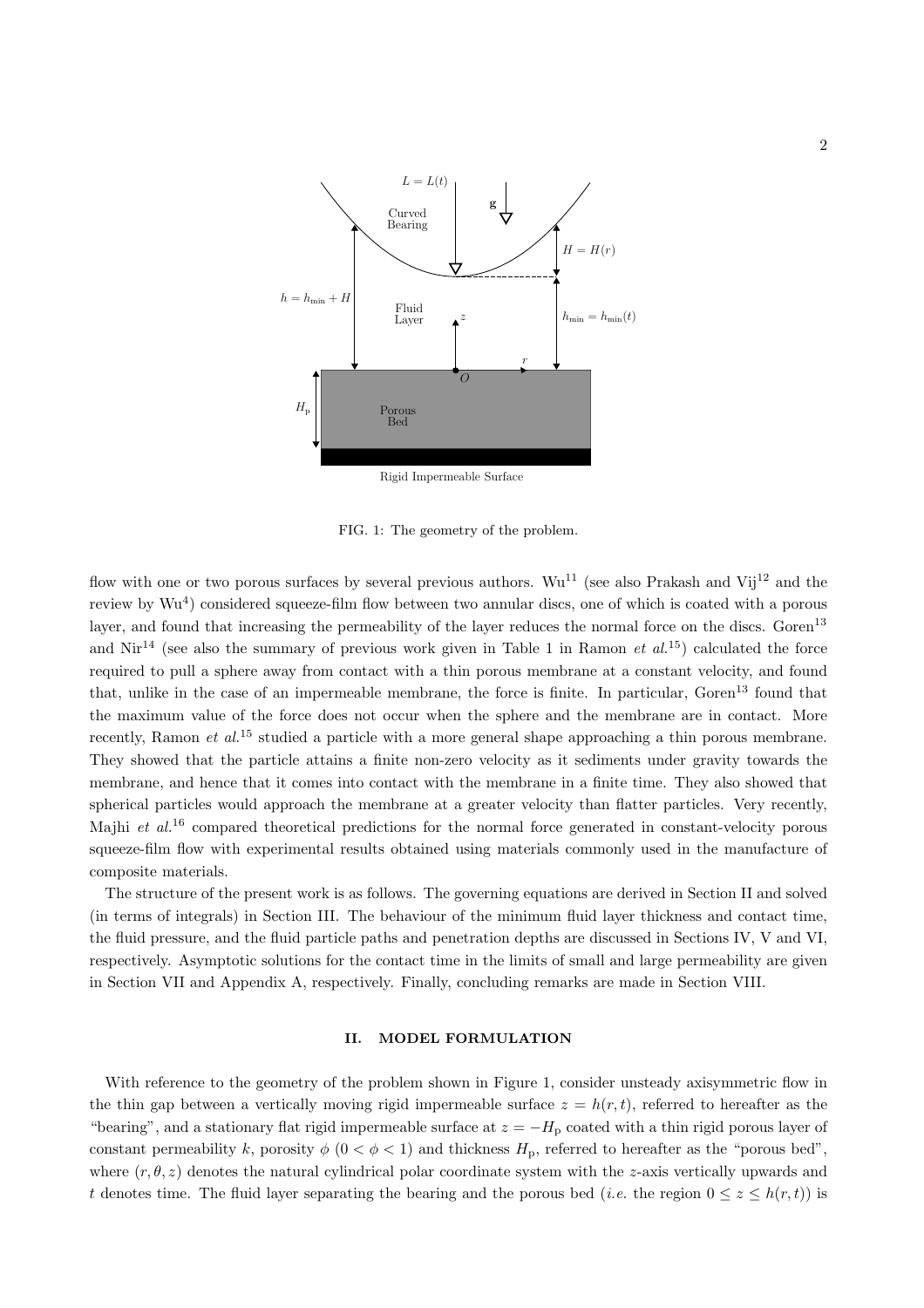filled with, and the porous bed (*i.e.* the region  $-H_p \leq z \leq 0$ ) is saturated with, an incompressible Newtonian fluid of constant density  $\rho$  and viscosity  $\mu$ . The load acting vertically downwards through the bearing, denoted by  $L = L(t)$  in Figure 1, may, in general, be prescribed as a function of t. However, for simplicity, in the present work we consider only the particular case in which  $L$  is a prescribed constant force.

The thickness of the fluid layer is given by

$$
h(r,t) = h_{\min}(t) + H(r),\tag{1}
$$

where  $h_{\min} = h_{\min}(t)$  is the (unknown) minimum fluid layer thickness and  $H = H(r) \ge 0$ , with  $H(0) = 0$ , is the (prescribed) shape of the bearing. The initial minimum fluid layer thickness is denoted by  $h_{\min}(0) = H_f (> 0)$ . Following Stone<sup>10</sup>, Skotheim and Mahadevan<sup>17</sup> and Ramon *et al.*<sup>15</sup>, we consider smooth axisymmetric shapes of the form

$$
H(r) = \frac{\mathcal{R}}{2n} \left(\frac{r}{\mathcal{R}}\right)^{2n},\tag{2}
$$

where R is a radial distance associated with the bearing and the exponent  $n \geq 1$  is an integer. As n increases  $H(r)$  becomes flatter for  $0 \leq r \leq \mathcal{R}$  and steeper for  $r > \mathcal{R}$ , and thus in the limit  $n \to \infty$  the bearing given by (2) approaches a flat disc of radius R, *i.e.*  $H(r) = 0$  for  $0 \leq r \leq R$ , and we recover the problem treated by Knox *et al.*<sup>1</sup>.

#### A. Governing Equations

#### 1. Lubrication Equations

We assume that the fluid layer and the porous bed are of comparable thickness (*i.e.* that  $H_f$  and  $H_p$  are of the same order of magnitude) and that the aspect ratio of both, namely  $\epsilon = H_p/l \ll 1$ , and the (reduced) Reynolds number for the flow in the fluid layer, namely  $R^* = \epsilon^2 \rho V l / \mu \ll 1$ , where l is the characteristic radial length scale and  $V$  is the characteristic radial fluid velocity scale, are both small. The flow in the fluid layer satisfies the continuity and Navier–Stokes equations, and at leading order in the thin-film limit  $\epsilon \to 0$  these reduce to the classical lubrication equations,

$$
\nabla \cdot \mathbf{v} = 0, \quad \frac{\partial p}{\partial r} = \mu \frac{\partial^2 v_r}{\partial z^2}, \quad \frac{\partial p}{\partial z} = 0,
$$
\n(3)

where  $\mathbf{v} = (v_r, 0, v_z)$  is the fluid velocity and  $p = p(r, t)$  is the fluid pressure.

#### 2. Darcy's Law

The flow in the porous bed satisfies the continuity equation and Darcy's law,

$$
\nabla \cdot \mathbf{u} = 0, \quad \mathbf{u} = -\frac{k}{\mu} \nabla P,\tag{4}
$$

where  $\mathbf{u} = (u_r, 0, u_z)$  is the Darcy velocity and  $P = P(r, z, t)$  is the pore pressure. Since the aspect ratio for the porous bed, namely  $\epsilon = H_p/l \ll 1$ , is assumed to be small, it can be shown (see, for example, Knox *et al.*<sup>1</sup> and Hicks and Purvis<sup>18</sup>) that at leading order in the limit  $\epsilon \to 0$  the solution of (4), subject to no-penetration and continuity of normal stress boundary conditions at  $z = -H<sub>p</sub>$  and  $z = 0$ , respectively, is

$$
P = p(r, t), \quad \mathbf{u} = (u_r, 0, u_z) = \frac{k}{\mu} \left( -\frac{\partial p}{\partial r}, 0, \frac{H_p + z}{r} \frac{\partial}{\partial r} \left( r \frac{\partial p}{\partial r} \right) \right).
$$
 (5)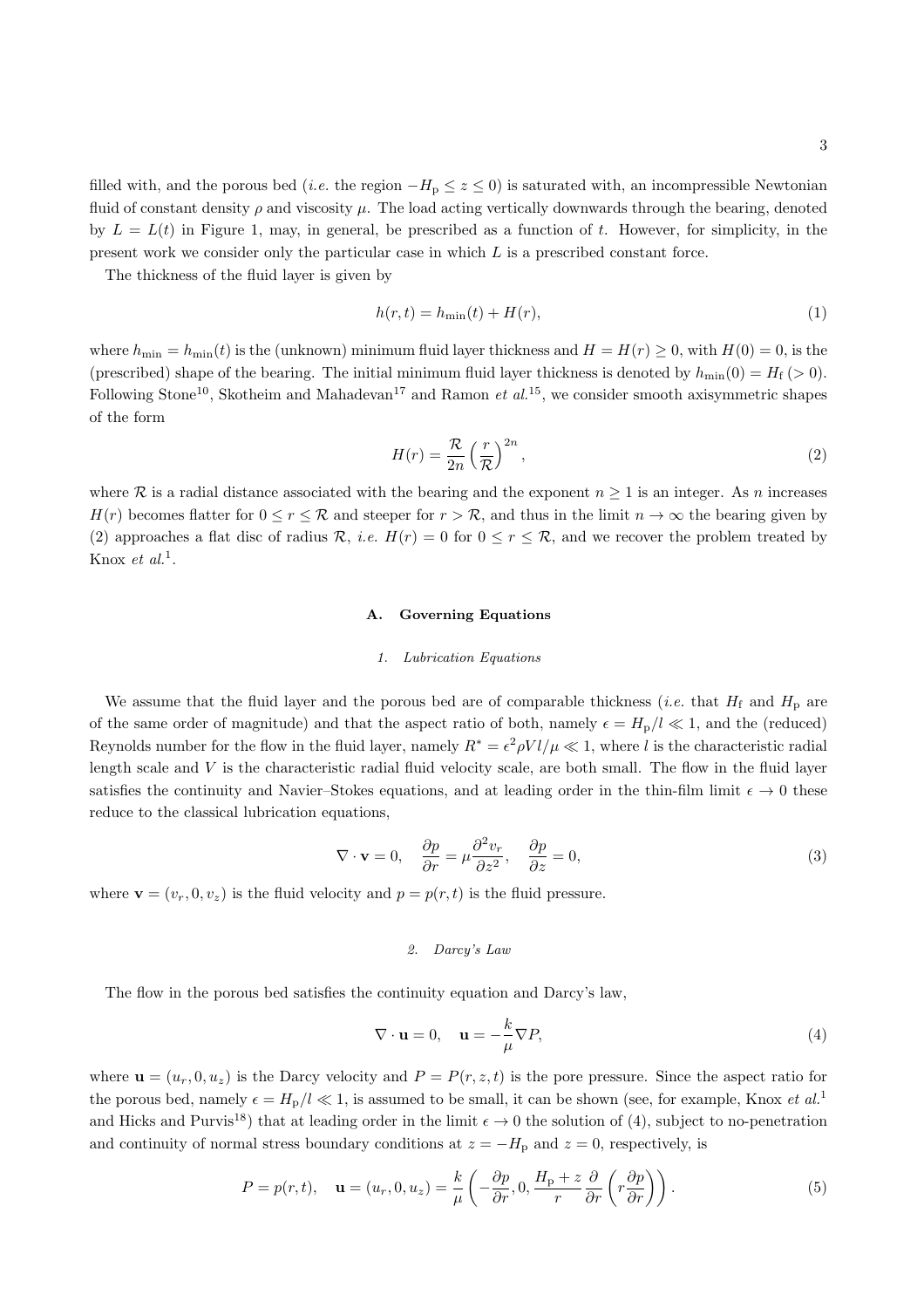## 3. Load Condition

Neglecting inertial terms, the net force exerted on the bearing by the fluid must be equal to the prescribed load L. Hence at leading order in the limit  $\epsilon \to 0$  the load condition is

$$
2\pi \int_0^\infty pr \, dr = L. \tag{6}
$$

# 4. Boundary and Initial Conditions

On the lower surface of the bearing the usual no-slip and no-penetration conditions are

$$
v_r = 0 \quad \text{and} \quad v_z = \frac{\mathrm{d}h_{\min}}{\mathrm{d}t} \quad \text{on} \quad z = h. \tag{7}
$$

On the upper surface of the porous bed mass conservation requires that

$$
v_z = u_z \quad \text{on} \quad z = 0. \tag{8}
$$

In addition, on this interface we allow for velocity slip with slip length  $l_s = k^{1/2}/\alpha$  as described by the Beavers–Joseph boundary condition

$$
\frac{k^{1/2}}{\alpha} \frac{\partial v_r}{\partial z} = v_r - u_r \quad \text{on} \quad z = 0,
$$
\n(9)

where  $\alpha$  (> 0) is the dimensionless Beavers–Joseph constant (see, for example, Beavers and Joseph<sup>19</sup> and  $Nield^{20}$ ).

In the far field the pressure in the fluid layer takes its ambient value, which, without loss of generality, we may take to be zero, *i.e.* 

$$
p \to 0 \quad \text{as} \quad r \to \infty,\tag{10}
$$

and on the axis of symmetry we impose the smoothness condition

$$
\frac{\partial p}{\partial r} = 0 \quad \text{at} \quad r = 0. \tag{11}
$$

The initial condition for the minimum fluid layer thickness is simply

$$
h_{\min}(0) = H_{\text{f}}.\tag{12}
$$

## B. Non-dimensionalisation

We scale and non-dimensionalise the problem described in Subsection II A using the characteristic radial length scale  $l = \mathcal{R}(2nH_p/\mathcal{R})^{1/2n}$  and the characteristic radial velocity scale  $V = LH_p^2/\mu l^3$  as follows:

$$
r = \mathcal{R} \left(\frac{2nH_{\rm p}}{\mathcal{R}}\right)^{1/2n} r', \quad z = H_{\rm p}z', \quad t = \frac{\mu \mathcal{R}^4}{LH_{\rm p}^2} \left(\frac{2nH_{\rm p}}{\mathcal{R}}\right)^{2/n} t',
$$
\n
$$
h = H_{\rm p}h', \quad h_{\rm min} = H_{\rm p}h'_{\rm min}, \quad H = H_{\rm p}H', \quad k = H_{\rm p}^2k',
$$
\n
$$
v_r = \frac{LH_{\rm p}^2}{\mu \mathcal{R}^3} \left(\frac{2nH_{\rm p}}{\mathcal{R}}\right)^{-3/2n} v'_r, \quad v_z = \frac{LH_{\rm p}^3}{\mu \mathcal{R}^4} \left(\frac{2nH_{\rm p}}{\mathcal{R}}\right)^{-2/n} v'_z, \quad u_r = \frac{LH_{\rm p}^2}{\mu \mathcal{R}^3} \left(\frac{2nH_{\rm p}}{\mathcal{R}}\right)^{-3/2n} u'_r,
$$
\n
$$
u_z = \frac{LH_{\rm p}^3}{\mu \mathcal{R}^4} \left(\frac{2nH_{\rm p}}{\mathcal{R}}\right)^{-2/n} u'_z, \quad p = \frac{L}{\mathcal{R}^2} \left(\frac{2nH_{\rm p}}{\mathcal{R}}\right)^{-1/n} p', \quad P = \frac{L}{\mathcal{R}^2} \left(\frac{2nH_{\rm p}}{\mathcal{R}}\right)^{-1/n} P',
$$
\n
$$
(13)
$$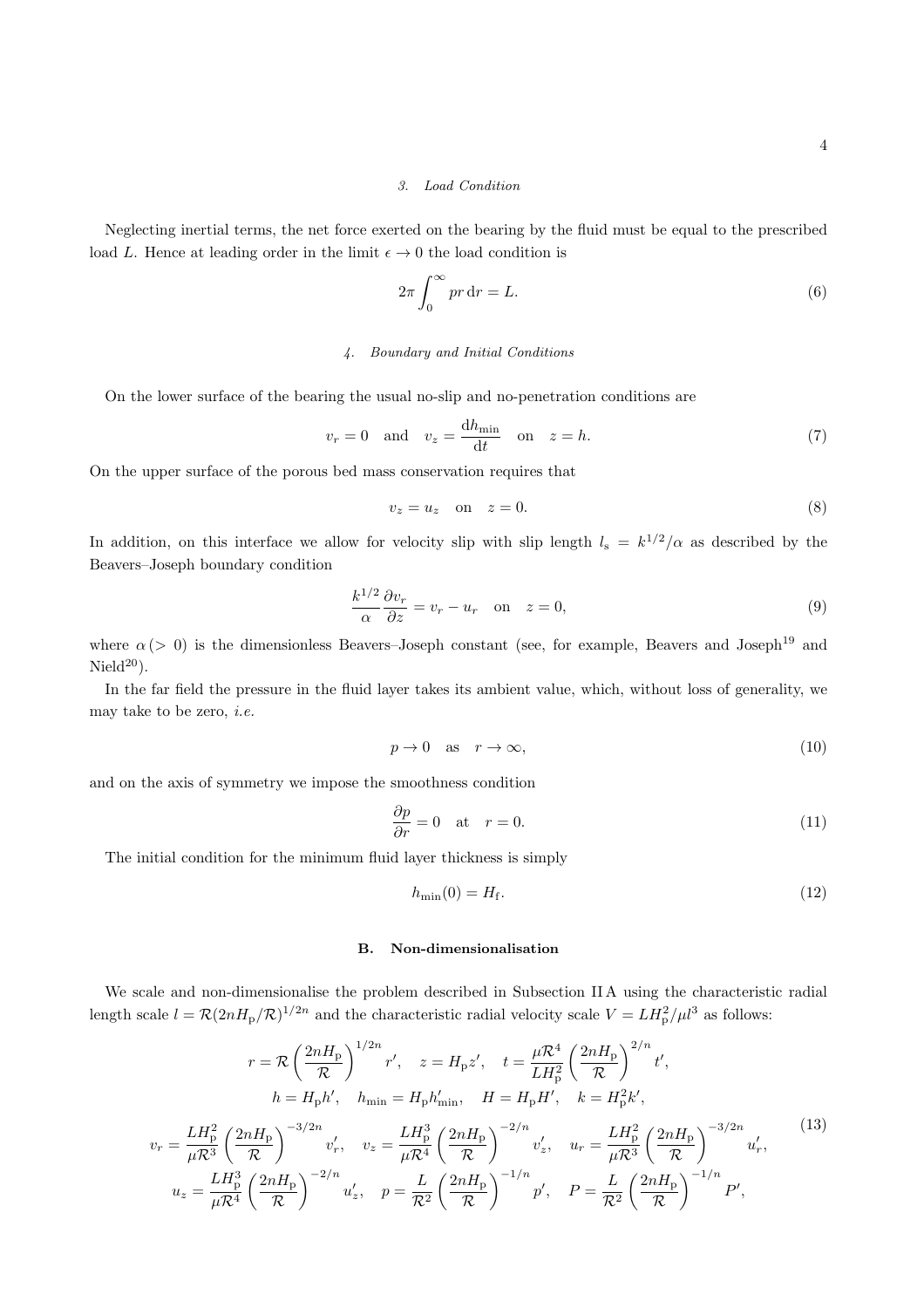where dimensionless quantities are denoted by a prime (').

Note that since the characteristic radial length scale  $l$  depends on  $n$ , the characteristic time, velocity and pressure scales also depend on n. This can be inconvenient as it means that it is difficult to compare the (dimensionless) solutions for these variables for different values of  $n$ . To avoid this difficulty we define a second set of dimensionless variables obtained by using the radius  $\mathcal R$  (which is independent of n) to be the characteristic radial length scale, namely

$$
r = \mathcal{R}\bar{r}', \quad z = H_{\rm p}z', \quad t = \frac{\mu \mathcal{R}^4}{L H_{\rm p}^2} \bar{t}', \quad h = H_{\rm p}h', \quad h_{\rm min} = H_{\rm p}h'_{\rm min}, \quad H = H_{\rm p}H', \quad k = H_{\rm p}^2k',
$$
  

$$
v_r = \frac{L H_{\rm p}^2}{\mu \mathcal{R}^3} \bar{v}'_r, \quad v_z = \frac{L H_{\rm p}^3}{\mu \mathcal{R}^4} \bar{v}'_z, \quad u_r = \frac{L H_{\rm p}^2}{\mu \mathcal{R}^3} \bar{u}'_r, \quad u_z = \frac{L H_{\rm p}^3}{\mu \mathcal{R}^4} \bar{u}'_z, \quad p = \frac{L}{\mathcal{R}^2} \bar{p}', \quad P = \frac{L}{\mathcal{R}^2} \bar{P}', \tag{14}
$$

which will be used when presenting the results obtained in Sections IV–VI. Henceforth we omit the primes on dimensionless quantities for clarity.

When expressed in terms of the dimensionless variables (13), the continuity and lubrication equations (3), the pore pressure and Darcy velocities (5), the load condition (6), and the boundary and initial conditions  $(7)–(12)$  become

$$
\frac{1}{r}\frac{\partial}{\partial r}(rv_r) + \frac{\partial v_z}{\partial z} = 0, \quad \frac{\partial p}{\partial r} = \frac{\partial^2 v_r}{\partial z^2}, \quad \frac{\partial p}{\partial z} = 0,
$$
\n(15)

$$
P = p(r, t), \quad \mathbf{u} = (u_r, 0, u_z) = k \left( -\frac{\partial p}{\partial r}, 0, \frac{1+z}{r} \frac{\partial}{\partial r} \left( r \frac{\partial p}{\partial r} \right) \right),\tag{16}
$$

$$
2\pi \int_0^\infty pr \, \mathrm{d}r = 1,\tag{17}
$$

$$
v_r = 0, \quad v_z = \frac{\mathrm{d}h_{\min}}{\mathrm{d}t} \quad \text{on} \quad z = h,\tag{18}
$$

$$
v_z = u_z \quad \text{on} \quad z = 0,\tag{19}
$$

$$
\frac{k^{1/2}}{\alpha} \frac{\partial v_r}{\partial z} = v_r - u_r \quad \text{on} \quad z = 0,
$$
\n(20)

$$
p \to 0 \quad \text{as} \quad r \to \infty,\tag{21}
$$

$$
\frac{\partial p}{\partial r} = 0 \quad \text{at} \quad r = 0,\tag{22}
$$

$$
h_{\min}(0) = d, \quad \text{where} \quad d = \frac{H_{\text{f}}}{H_{\text{p}}},\tag{23}
$$

respectively.

## C. Unsteady Reynolds Equation

Solving equations (15a) and (15b) for  $v_r$  and  $v_z$  subject to (18a), (19) and (20) using (16) yields

$$
v_r = -\frac{(h-z)\left[ (\alpha h + k^{1/2})z + k^{1/2}(h + 2\alpha k^{1/2}) \right]}{2(\alpha h + k^{1/2})} \frac{\partial p}{\partial r},\tag{24}
$$

$$
v_z = \frac{\mathcal{F}(h, z)}{12r(\alpha h + k^{1/2})} \frac{\partial}{\partial r} \left( r \frac{\partial p}{\partial r} \right),\tag{25}
$$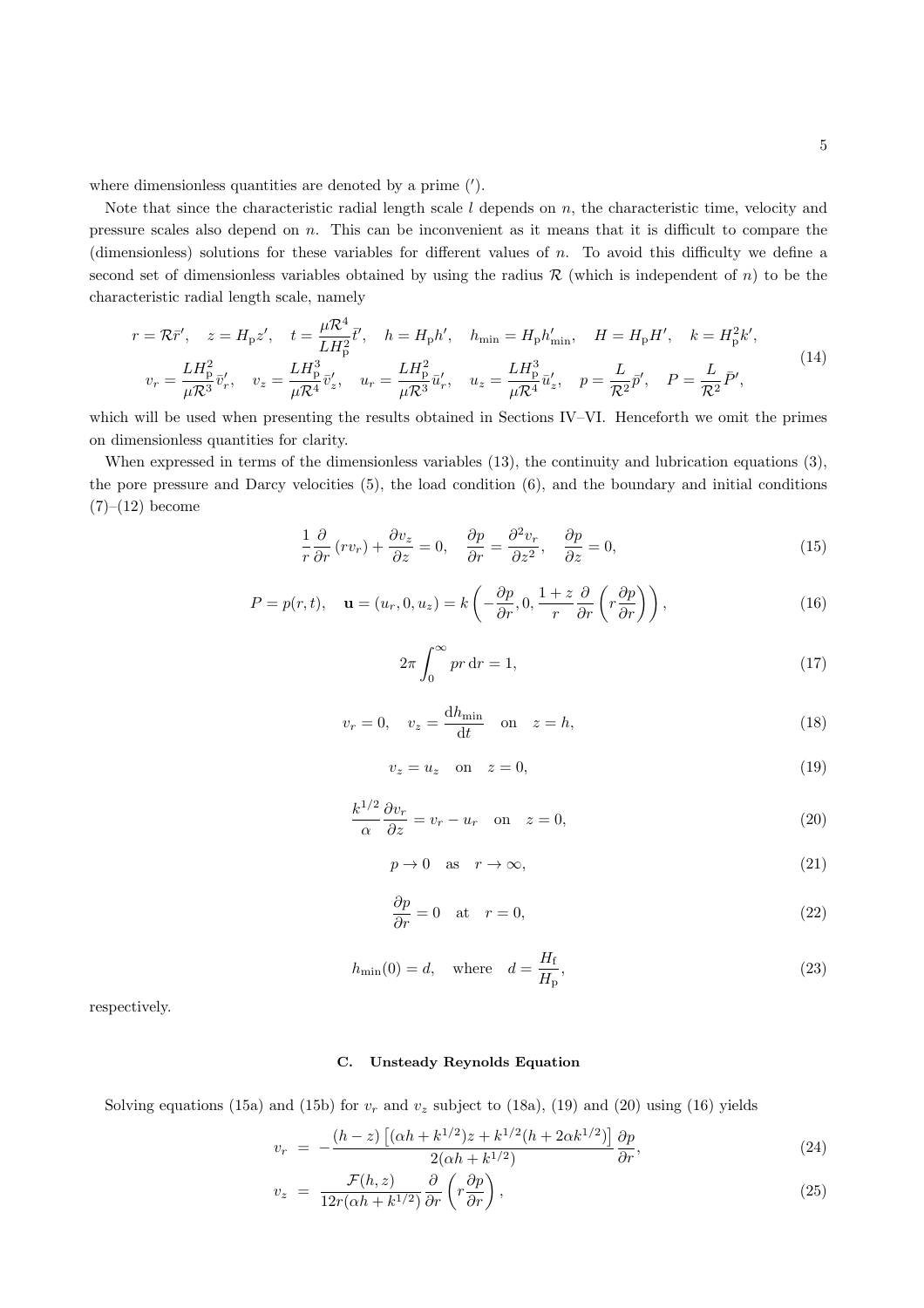where the function  $\mathcal{F}(h, z)$  is defined by

$$
\mathcal{F}(h,z) = 2(\alpha h + k^{1/2})(6k - z^3) + 3\alpha(h^2 - 2k)z^2 + 6k^{1/2}h(h + 2\alpha k^{1/2})z.
$$
 (26)

Substituting (25) into (18b) we obtain

$$
\frac{dh_{\min}}{dt} = \frac{1}{12r} \frac{\partial}{\partial r} \left( \frac{r \left[ h^2(\alpha h^2 + 4k^{1/2}h + 6\alpha k) + 12k(\alpha h + k^{1/2}) \right]}{\alpha h + k^{1/2}} \frac{\partial p}{\partial r} \right),\tag{27}
$$

where the fluid layer thickness  $h = h(r, t)$  is given by

$$
h = h_{\min}(t) + r^{2n}.\tag{28}
$$

The unsteady Reynolds equation (27) subject to the load condition (17), the pressure boundary conditions (21) and (22), and the initial condition (23) determine  $p = p(r, t)$  and  $h_{\min} = h_{\min}(t)$ .

## III. GENERAL SOLUTION

Solving the unsteady Reynolds equation (27) subject to (21) and (22) yields an expression for the fluid pressure  $p = p(r, t)$ :

$$
p = -6\left(\int_{r}^{\infty} \frac{\tilde{r}(\alpha h + k^{1/2})}{h^2(\alpha h^2 + 4k^{1/2}h + 6\alpha k) + 12k(\alpha h + k^{1/2})} d\tilde{r}\right) \frac{dh_{\min}}{dt},\tag{29}
$$

where  $h = h(\tilde{r}, t) = h_{\min}(t) + \tilde{r}^{2n}$ . Applying (17) gives rise to a first-order ordinary differential equation for the minimum fluid layer thickness  $h_{\min} = h_{\min}(t)$ :

$$
1 = -6\pi \left( \int_0^\infty \frac{\tilde{r}^3(\alpha h + k^{1/2})}{h^2(\alpha h^2 + 4k^{1/2}h + 6\alpha k) + 12k(\alpha h + k^{1/2})} d\tilde{r} \right) \frac{dh_{\min}}{dt},\tag{30}
$$

which when solved subject to (23) yields an explicit expression for the time for  $h_{\min}$  to reduce to a given value  $t = t(h_{\min})$ :

$$
t(h_{\min}) = 6\pi \int_{h_{\min}}^d \int_0^\infty \frac{\tilde{r}^3(\alpha h + k^{1/2})}{h^2(\alpha h^2 + 4k^{1/2}h + 6\alpha k) + 12k(\alpha h + k^{1/2})} d\tilde{r} ds,
$$
\n(31)

where  $h = s + \tilde{r}^{2n}$ .

In the case of an impermeable bed,  $k = 0$ , the solutions for  $h_{\min} = h_{\min}(t)$  and  $p = p(r, t)$  are given by

$$
h_{\min} = \begin{cases} d \exp\left(-\frac{2t}{3\pi}\right) & \text{when } n = 1, \\ \frac{3\pi d}{3\pi + 4dt} & \text{when } n = 2, \\ \left(d^{-2(n-1)/n} + \frac{2n^2 \sin(2\pi/n)}{3\pi^2(n-2)}t\right)^{-n/2(n-1)} & \text{when } n \ge 3, \end{cases}
$$
(32)

and

$$
p = \begin{cases} \n\frac{h_{\min}}{\pi (h_{\min} + r^2)^2} & \text{when } n = 1, \\
\frac{1}{2\pi h_{\min}^{1/2}} \left[ 3 \tan^{-1} \left( \frac{h_{\min}^{1/2}}{r^2} \right) - \frac{h_{\min}^{1/2} r^2 (5h_{\min} + 3r^4)}{(h_{\min} + r^4)^2} \right] & \text{when } n = 2, \\
\frac{2n^3 \sin(2\pi/n) h_{\min}^{(3n-2)/n}}{\pi^2 (n-1)(n-2)} \int_r^{\infty} \frac{\tilde{r}}{(h_{\min} + \tilde{r}^{2n})^3} d\tilde{r} & \text{when } n \ge 3.\n\end{cases}
$$
\n(33)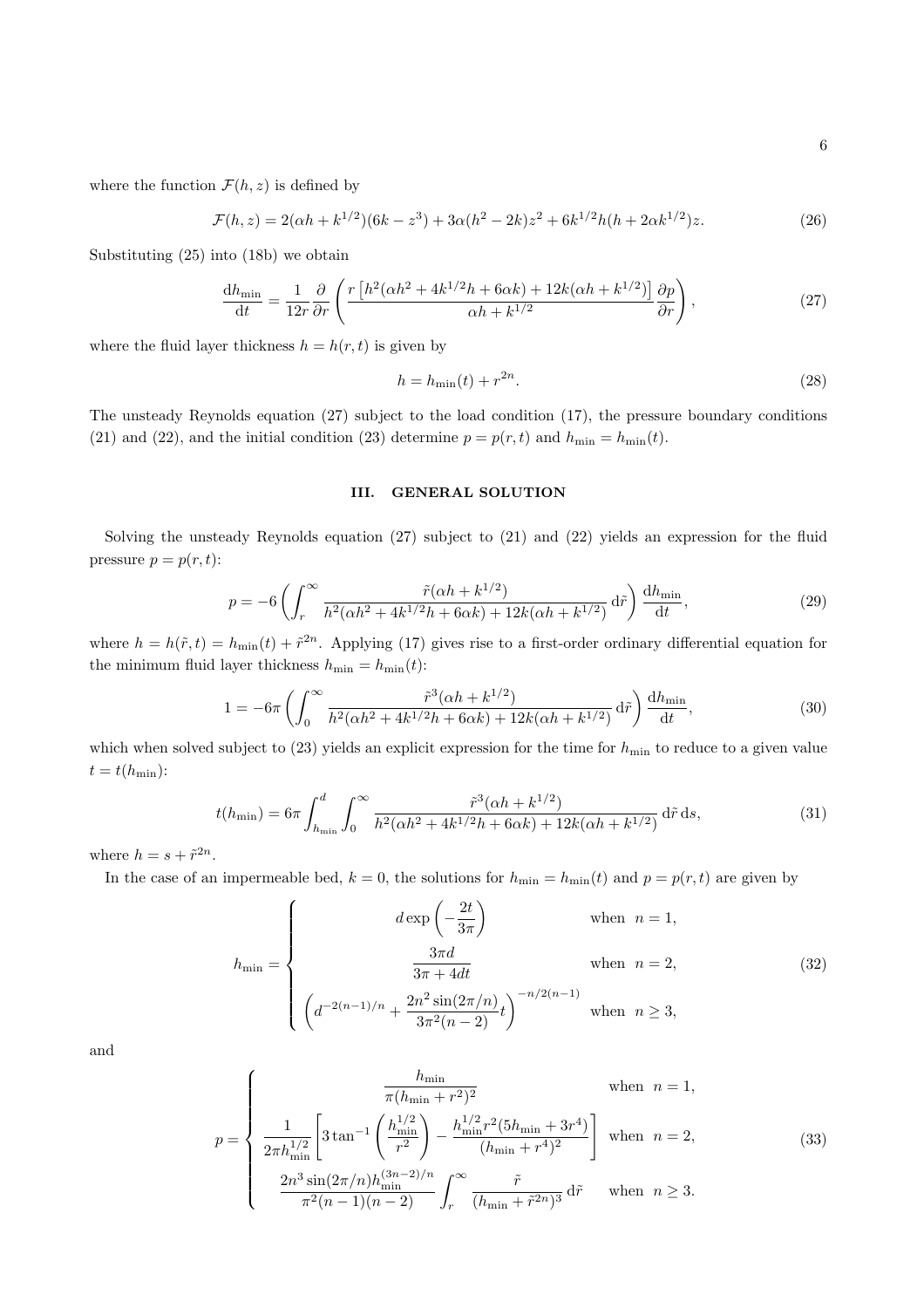

FIG. 2: (a) Plots of  $h_{\text{min}}$  given by (31) as a function of  $\ln \bar{t}$  for (a)  $n = 1$  and (b)  $n = 2$  for  $k = 0, 10^{-4}, 10^{-2}, 10^{-1}, 1$  and 10 (solid lines), the small-k asymptotic solutions given by (66) for  $k = 10^{-4}$  (dotted lines), and the large-k asymptotic solutions given by (A2) for  $n = 1$  and (A7) for  $n = 2$  for  $k = 10$  (dashed lines).

The solution for  $h_{\min} = h_{\min}(t)$  given by (32) is equivalent<sup>21</sup> to that given by Stone<sup>10</sup>.

In the case of a porous bed,  $k \neq 0$ , the integrals (29) and (31) were evaluated numerically. (The integral in (31) may, in principle, be evaluated in closed form, but the resulting expression is unwieldy.)

For simplicity, in all of the plots presented in the present work we take  $d = 1$  and  $\alpha = 1$ .

## IV. MINIMUM FLUID LAYER THICKNESS AND CONTACT TIME

Figure 2 shows  $h_{\text{min}}$  given by (31) plotted as a function of  $\ln \bar{t}$  for various values of n and k. Figure 2 shows that increasing k decreases  $t(h_{\min})$ , *i.e.* decreases the time for the minimum fluid layer thickness to reduce to a given value. Figure 2 also shows that for "small" values of k (specifically, for  $k = 0, 10^{-4}, 10^{-2}$  and  $10^{-1}$ ) increasing n increases  $t(h_{\min})$ , whereas for "large" values of k (specifically, for  $k = 1$  and 10) increasing n decreases  $t(h_{\min})$ . Furthermore, Figure 2 shows that when the bed is porous the bearing and the bed always come into contact in a finite time. This finite contact time is denoted by  $t_c$ , and is given by setting  $h_{\min} = 0$ in (31) to yield

$$
t_{\rm c} = 6\pi \int_0^d \int_0^\infty \frac{\tilde{r}^3(\alpha h + k^{1/2})}{h^2(\alpha h^2 + 4k^{1/2}h + 6\alpha k) + 12k(\alpha h + k^{1/2})} d\tilde{r} ds,
$$
\n(34)

where again  $h = s + \tilde{r}^{2n}$ .

Figure 3 shows  $\ln \bar{t}_c$  given by (34), where  $\bar{t}_c = (2nH_p/R)^{2/n} t_c$ , plotted as a function of  $\ln k$  for various values of n and also, for comparison, the solution for a flat bearing given by equation (4.32) in Knox et  $al.$ <sup>1</sup>. Figure 3 shows that, in agreement with Figure 2, increasing k decreases  $\bar{t}_{c}$ , and that when the permeability  $k \ll 1$  is small increasing n increases  $\bar{t}_{c}$ , whereas when the permeability  $k \gg 1$  is large increasing n decreases  $\bar{t}_{c}$ . This latter behaviour is confirmed by the asymptotic solutions in the small-k and the large-k limits given subsequently in Section VII and Appendix A, respectively, which are also shown in Figures 2 and 3. Furthermore, Figure 3 shows that as n increases from  $n = 1$  to  $n = 10$  the solution for  $\ln \bar{t}_{c}$  becomes almost indistinguishable from the solution for a flat bearing. The physical reason for this is simply that, as previously pointed out in Section II, in the limit  $n \to \infty$  the shape of the bearing approaches a flat disc.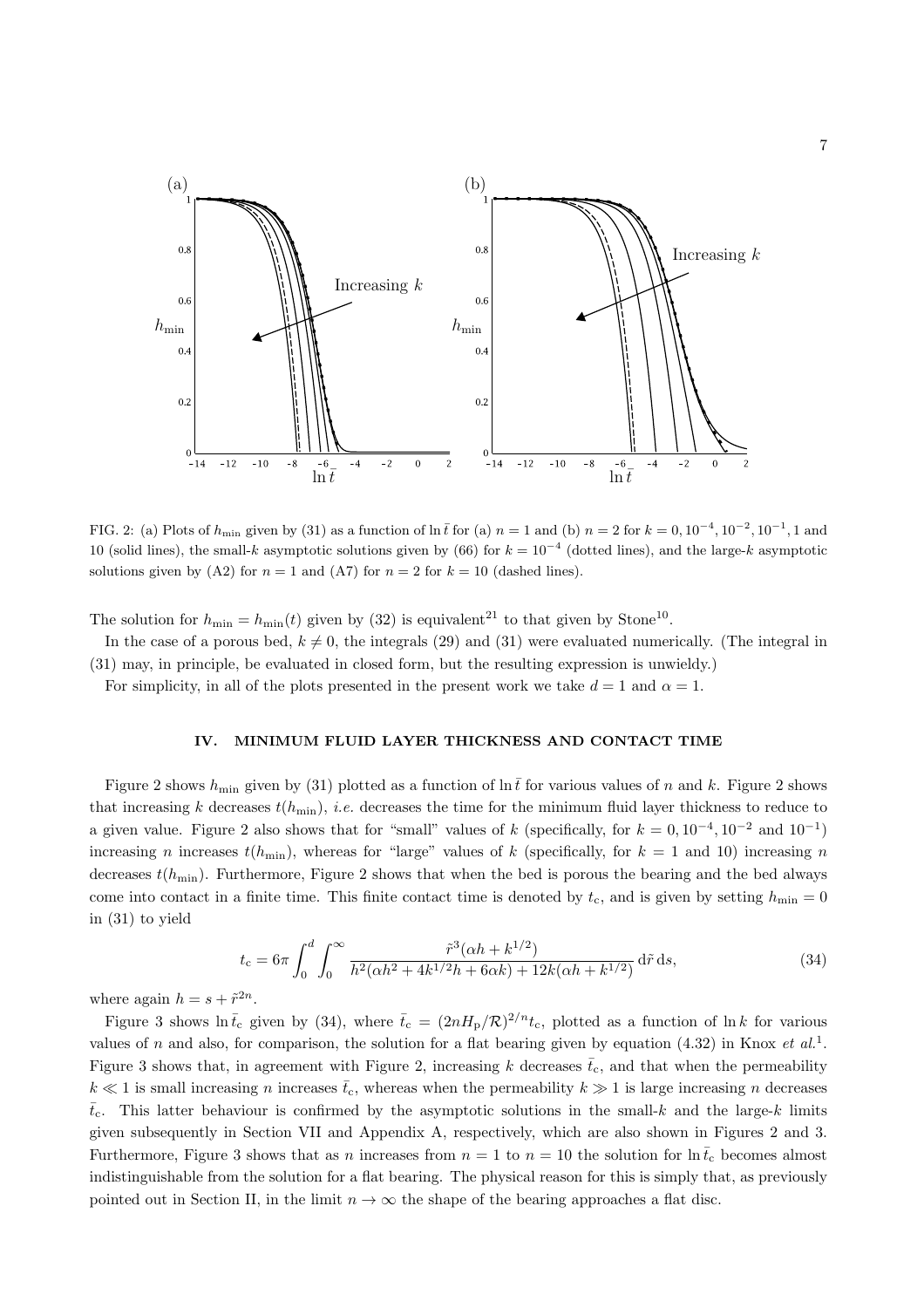

FIG. 3: Plots of  $\ln \bar{t}_c$  given by (34) as a function of  $\ln k$  for  $n = 1, 2, 3, 5$  and 10 (solid lines), the small-k asymptotic solutions given by (60) for  $n = 1$  and  $n = 10$  (dashed lines), the large-k asymptotic solutions given by (A4) for  $n = 1$  and (A8) for  $n = 10$  (dotted lines), and the solution for a flat bearing given by equation (4.32) in Knox *et al.*<sup>1</sup> (dash-dotted line).

Figures 4.5–4.7 in Knox<sup>3</sup> (omitted here for brevity) show plots of radial velocity profiles,  $\bar{v}_r$  and  $\bar{u}_r$ , for various values of  $\alpha$ , n and k, and instantaneous streamlines for various values of n and k.

# V. FLUID PRESSURE

Figure 4 shows  $\ln \bar{p}$  given by (29) plotted as a function of  $\bar{r}$  for various values of n and k. Figure 4 shows that increasing k decreases the maximum fluid pressure  $\bar{p}_{\text{max}} = \bar{p}(0,\bar{t}) = (2nH_{\text{p}}/\mathcal{R})^{-1/n}p_{\text{max}}$  and distributes the fluid pressure  $\bar{p}$  over a larger area. Furthermore, Figure 4 shows that increasing k decreases the temporal variations in  $\bar{p}$ . (In fact, as shown in Appendix A, p is independent of t at leading order in the limit  $k \to \infty$ .) Figures 4(a)–(d) show that for small values of k (specifically, for  $k = 0$  and  $k = 10^{-2}$ ) increasing n decreases  $\bar{p}_{\text{max}}$  and distributes  $\bar{p}$  over a larger area, whereas Figures 4(e) and 4(f) show that for large values of k (specifically, for  $k = 5 \times 10^4$ ) increasing *n* increases  $\bar{p}_{\text{max}}$  and concentrates  $\bar{p}$  over a smaller area. Again, this behaviour is confirmed by the asymptotic solutions in the small- $k$  and large- $k$  limits given subsequently, which are also shown in Figure 4.

Figure 5 shows ln  $\bar{p}_{\text{max}}$  plotted as a function of ln t $\bar{t}$  for various values of n and k. Figure 5 shows that for small values of k the solution for  $\bar{p}_{\text{max}}$  as a function of  $\bar{t}$  has a maximum turning point. Specifically,  $\bar{p}_{\text{max}}$  increases monotonically in time to its maximum value  $\bar{p}_{\max}^*$ , which it attains at some time  $\bar{t} = \bar{t}^*$  satisfying  $0 < \bar{t}^* < \bar{t}_c$ , and then decreases to its value at  $\bar{t} = \bar{t}_c$ . The physical reason for this is that, as the asymptotic solutions in the small-k limit given subsequently show, the porous bed is effectively impermeable when  $h_{\min} \gg O(k^{1/3})$ is sufficiently large, and the effects of k on  $\bar{p}$  become significant only when  $h_{\min} = O(k^{1/3})$ . Consequently,  $\bar{p}_{\text{max}}$  increases monotonically in time when  $h_{\text{min}} \gg O(k^{1/3})$ , but when  $h_{\text{min}} = O(k^{1/3})$  the fluid volume flux into the porous bed is sufficiently large that it causes a decrease in  $\bar{p}_{\text{max}}$ . Consequently  $\bar{p}_{\text{max}} = \bar{p}_{\text{max}}(\bar{t})$  does not attain its maximum value  $\bar{p}_{\max}^*$  when  $\bar{t} = \bar{t}_c$ . As already mentioned in Section I, a similar observation was made by Goren<sup>13</sup>, who found that the maximum value of the force required to pull a sphere away from contact with a thin porous membrane does not occur when the sphere and the membrane are in contact.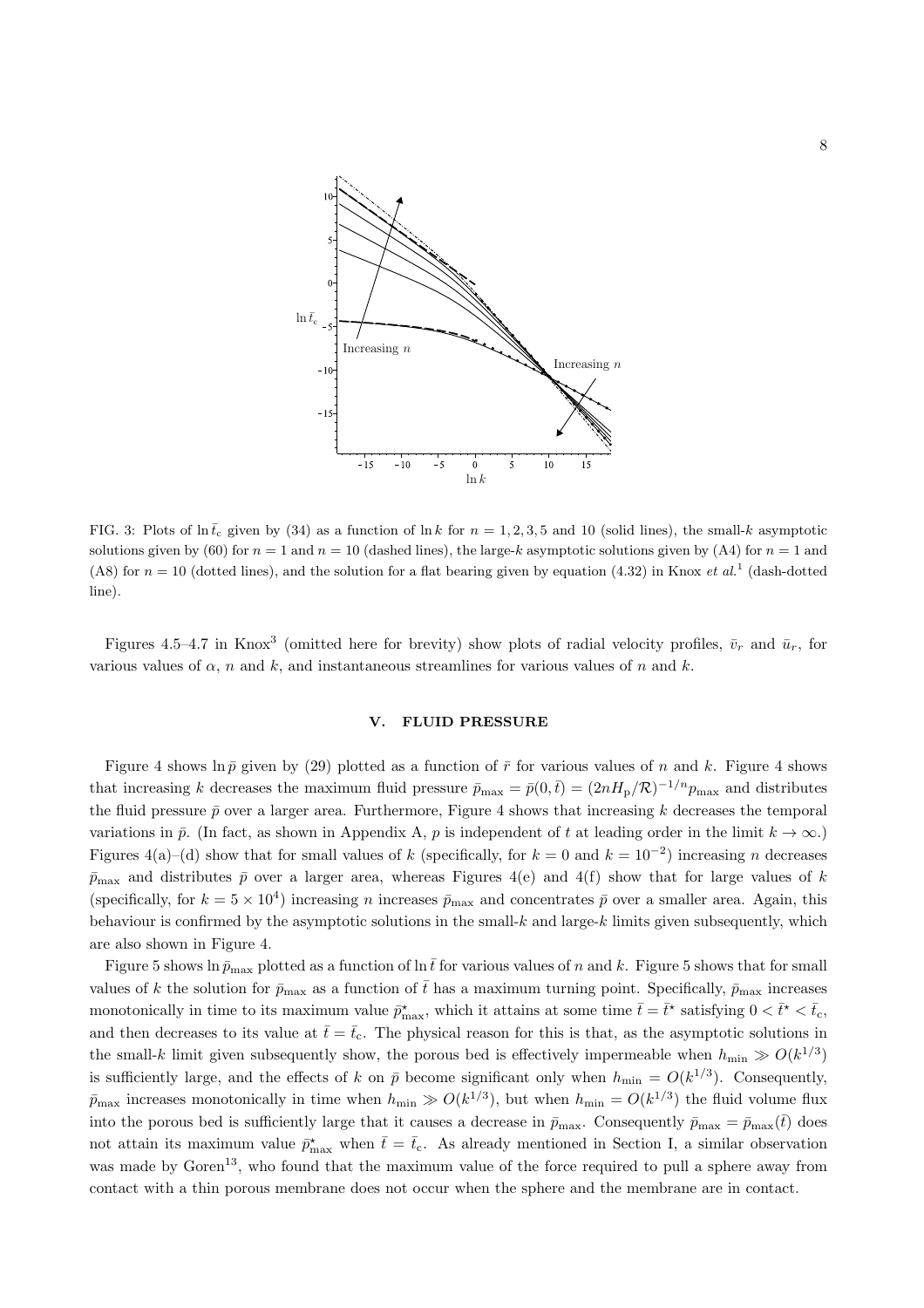

FIG. 4: Plots of ln  $\bar{p}$  given by (29) as a function of  $\bar{r}$  at the times when  $h_{\min} = d$ ,  $3d/4$ ,  $d/2$ ,  $d/4$  and 0 (solid lines), the small-k asymptotic solutions given by (64) at the times when  $h_{\text{min}} = d$  and 0 in (c) and (d) (dashed lines), and the large-k asymptotic solutions given by (A1) in (e) and (A6) in (f) (dashed lines) for (a)  $n = 1$ ,  $k = 0$ , (b)  $n = 2$ ,  $k = 0$ , (c)  $n = 1, k = 10^{-2}$ , (d)  $n = 2, k = 10^{-2}$ , (e)  $n = 1, k = 5 \times 10^{4}$ , and (f)  $n = 2, k = 5 \times 10^{4}$ .

# VI. FLUID PARTICLE PATHS AND PENETRATION DEPTHS

The path of a fluid particle initially situated at the point  $(r_0, z_0)$  (where  $r_0 \ge 0$  and  $-1 \le z_0 \le h(r_0, 0)$ ) is denoted by  $(r, z)$ , where  $r = r(t)$  and  $z = z(t)$  satisfy

$$
\frac{\mathrm{d}r}{\mathrm{d}t} = v_r, \quad \frac{\mathrm{d}z}{\mathrm{d}t} = v_z \tag{35}
$$

in the fluid layer  $0 \le z \le h$ , and

$$
\frac{\mathrm{d}r}{\mathrm{d}t} = \frac{u_r}{\phi}, \quad \frac{\mathrm{d}z}{\mathrm{d}t} = \frac{u_z}{\phi} \tag{36}
$$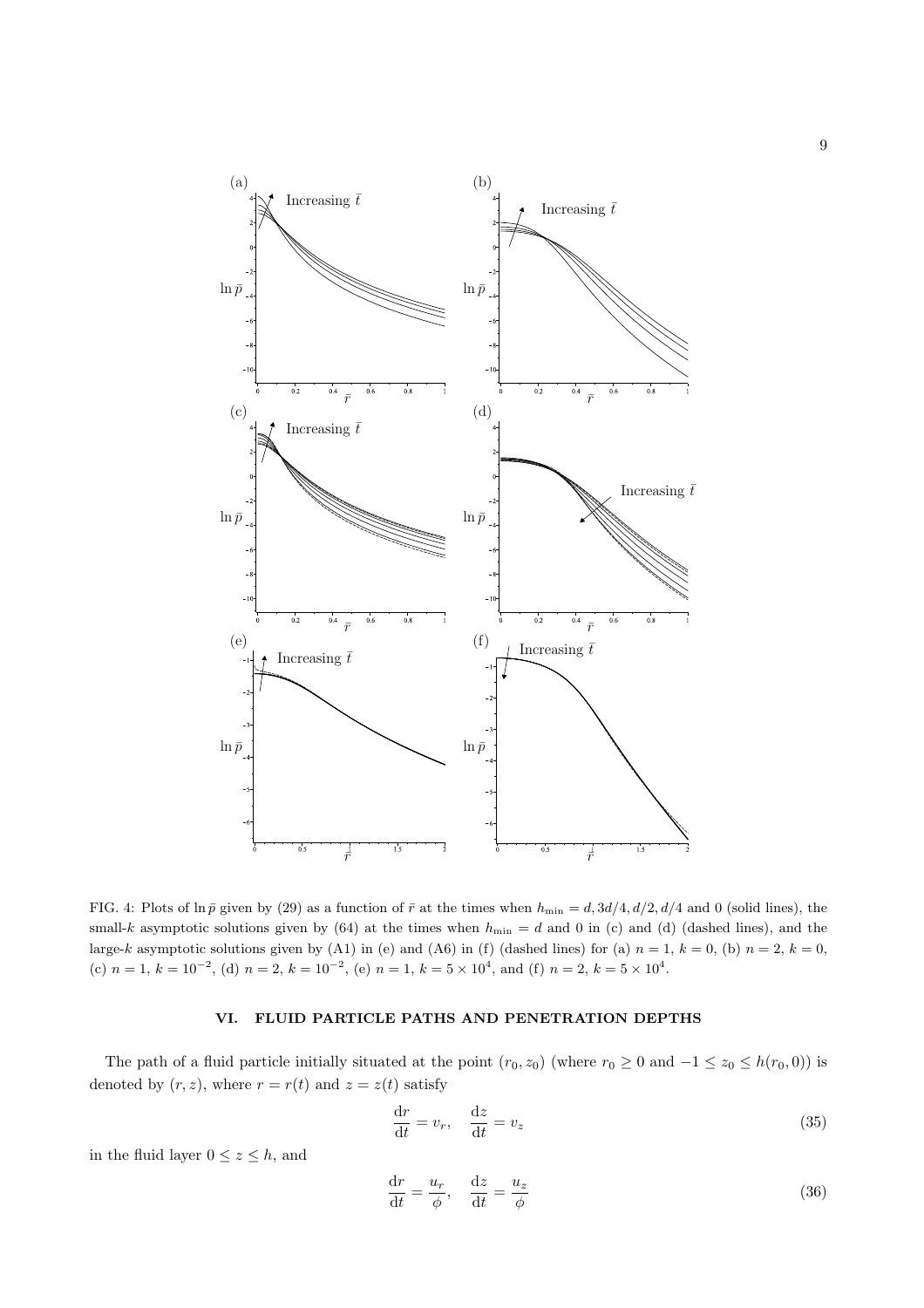

FIG. 5: Plots of  $\ln \bar{p}_{\text{max}}$  as a function of  $\ln \bar{t}$  for (a)  $n = 1$  and (b)  $n = 2$  for  $k = 0, 10^{-4}, 10^{-2}, 10^{-1}, 1$  and 10 (solid lines), the small-k asymptotic solutions given by (65) for  $k = 10^{-4}$  (dotted lines), and the large-k asymptotic solutions given by (A5) for  $n = 1$  and (A9) for  $n = 2$  for  $k = 10$  (dashed lines).



FIG. 6: Plots of the fluid particle paths,  $(\bar{r}, z)$ , in the case of an impermeable bed,  $k = 0$ , with  $\bar{r} = \bar{r}(h_{\min})$  and  $z = z(h_{\text{min}})$  given by (37) and (38) for  $(\bar{r}_0, z_0) = (0.04, 0.5), (0.08, 0.5), (0.12, 0.5), (0.16, 0.5)$  and  $(0.2, 0.5)$  for (a)  $n = 1$  and (b)  $n = 2$ .

in the porous bed  $-1 \leq z \leq 0$ .

Substituting  $(24)$ ,  $(25)$  and  $(29)$  into  $(35)$  and  $(36)$  and eliminating t, we obtain the equations

$$
\frac{1}{r}\frac{\mathrm{d}r}{\mathrm{d}h_{\min}} = -\frac{3(h-z)[(\alpha h + k^{1/2})z + k^{1/2}(h + 2\alpha k^{1/2})]}{h^2(\alpha h^2 + 4k^{1/2}h + 6\alpha k) + 12k(\alpha h + k^{1/2})},\tag{37}
$$

$$
\frac{\mathrm{d}z}{\mathrm{d}h_{\min}} = \frac{1}{2r} \frac{\partial}{\partial r} \left( \frac{\mathcal{F}(h,z)r^2}{h^2(\alpha h^2 + 4k^{1/2}h + 6\alpha k) + 12k(\alpha h + k^{1/2})} \right),\tag{38}
$$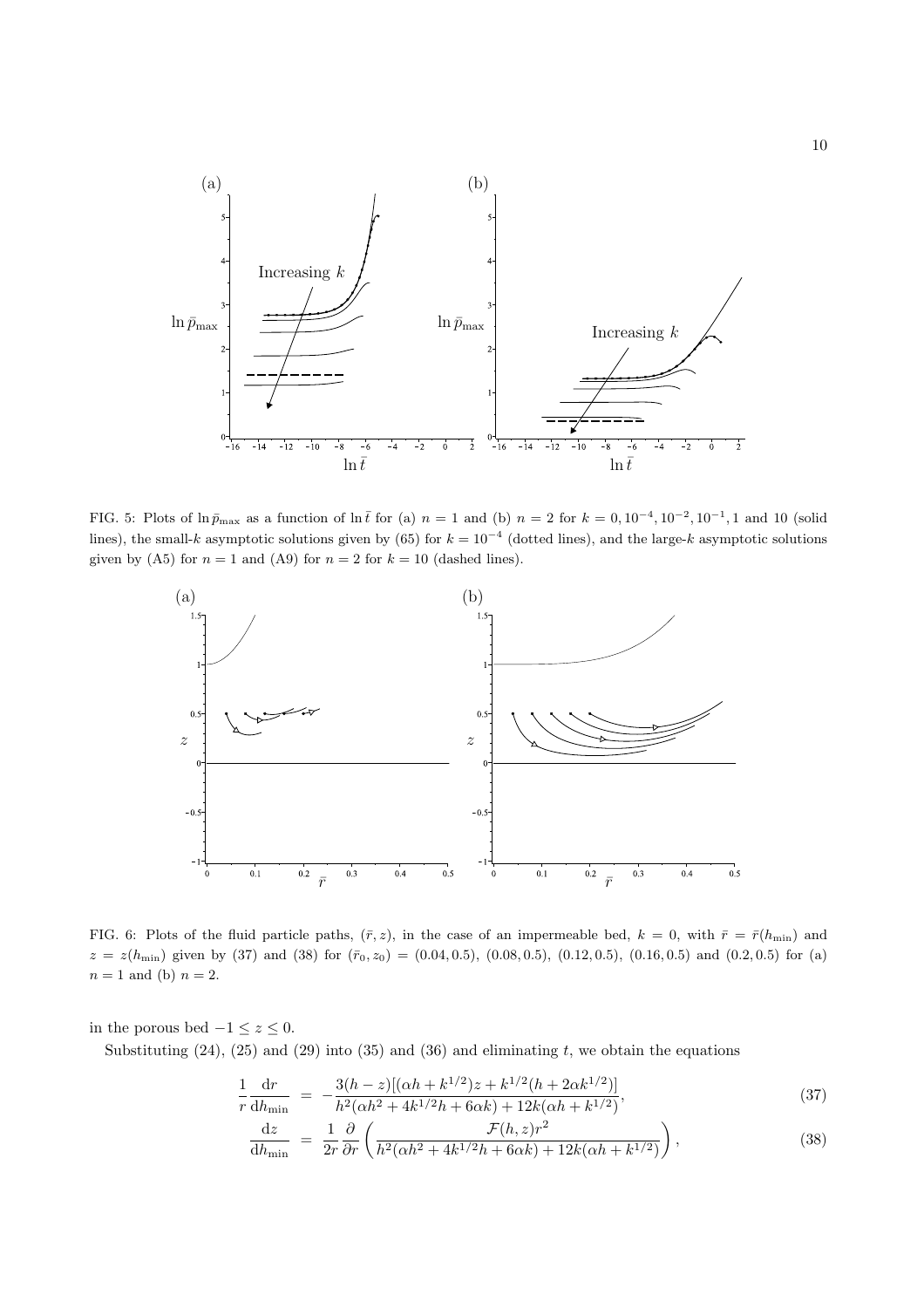

FIG. 7: Plots of the fluid particle paths,  $(\bar{r}, z)$ , in the case of a porous bed,  $k \neq 0$ , with  $\bar{r} = \bar{r}(h_{\min})$  and  $z = z(h_{\min})$ given by (37)–(40) (solid lines), and plots of the curves  $\Gamma_{\text{bed}}$  (thick dashed lines),  $\Gamma_{\text{pen}}$  (thick dotted lines),  $\Gamma_{\text{bed}}$ <sup>\*</sup> (thin dashed lines) and  $\Gamma_{\text{pen}}{}^*$  (thin dotted lines) for (a)  $n = 1$ ,  $k = 0.5$ , (b)  $n = 2$ ,  $k = 0.5$ , (c)  $n = 1$ ,  $k = 10$ , and (d)  $n = 2$ ,  $k = 10$ , when  $\phi = 3/4$ .

in the fluid layer  $0 \le z \le h$ , where the function  $\mathcal{F}(h, z)$  is given by (26), and

$$
\frac{1}{r}\frac{\mathrm{d}r}{\mathrm{d}h_{\mathrm{min}}} = -\frac{6k(\alpha h + k^{1/2})}{\phi \left[ h^2(\alpha h^2 + 4k^{1/2}h + 6\alpha k) + 12k(\alpha h + k^{1/2}) \right]},\tag{39}
$$

$$
\frac{1}{1+z}\frac{dz}{dh_{\min}} = \frac{6k}{\phi r}\frac{\partial}{\partial r}\left(\frac{(ah + k^{1/2})r^2}{h^2(\alpha h^2 + 4k^{1/2}h + 6\alpha k) + 12k(\alpha h + k^{1/2})}\right),\tag{40}
$$

in the porous bed  $-1 ≤ z ≤ 0$ , subject to the initial conditions

$$
r = r_0 \quad \text{and} \quad z = z_0 \quad \text{when} \quad h_{\min} = d. \tag{41}
$$

The equations (37)–(40) were solved numerically.

Figure 6 shows the paths  $(\bar{r}, z)$  taken by several fluid particles from their initial positions  $(\bar{r}_0, z_0)$ , where  $\bar{r}_0 = (2nH_{\rm p}/R)^{1/2n}r_0$ , in the case of an impermeable bed for  $n = 1$  and  $n = 2$ . In this case the fluid particles are, of course, present in only the fluid layer.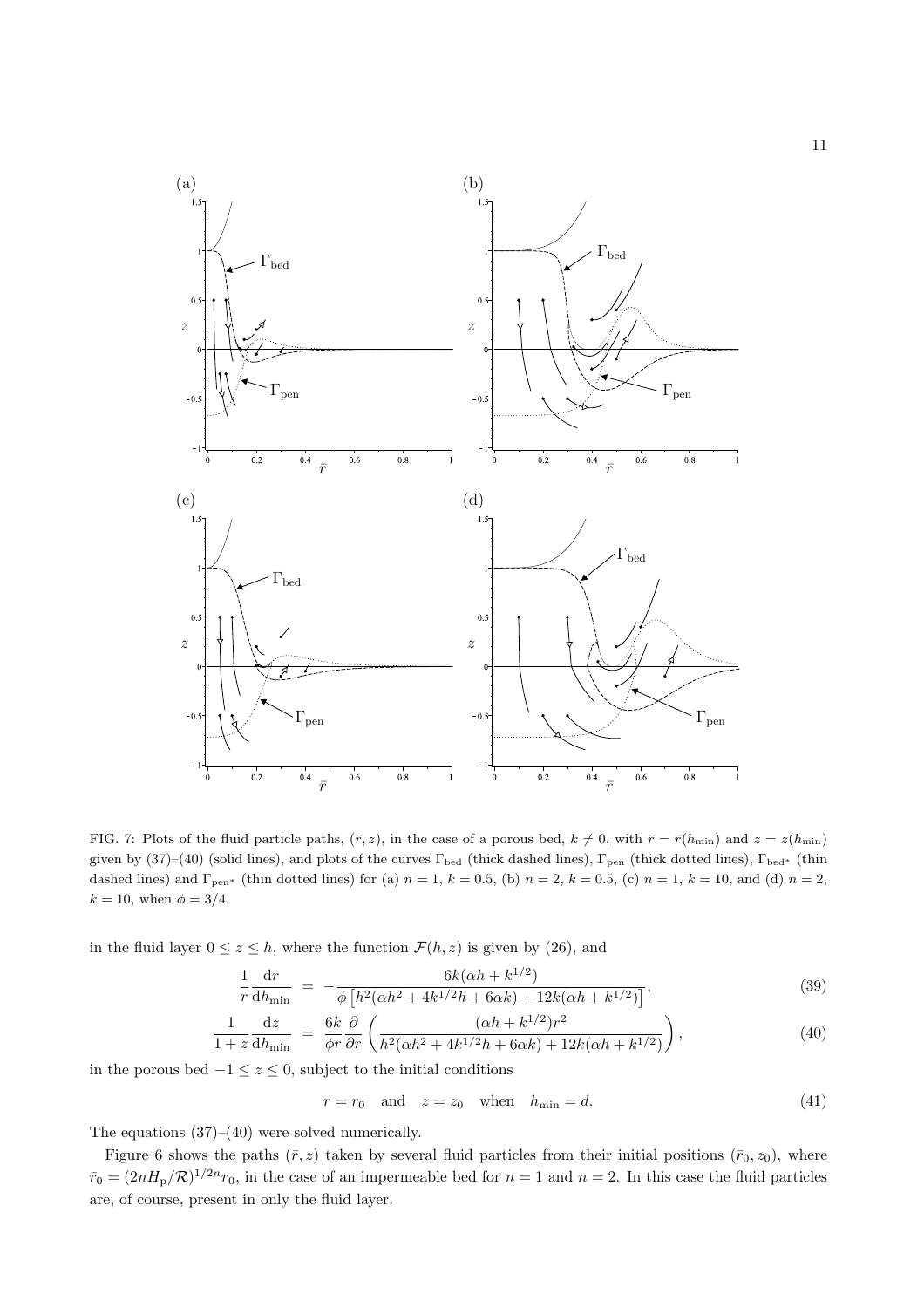Figure 7 shows the paths taken by several fluid particles in the case of a porous bed for various values of n and k. Figure 7 shows that there are three possible behaviours for the fluid particles that are initially situated in the fluid layer: they can flow through the fluid layer without passing into the porous bed, they can flow from the fluid layer into the porous bed, or they can flow from the fluid layer into the porous bed and then re-emerge into the fluid layer. On the other hand, as Figure 7 also shows, there are only two possible behaviours for the fluid particles initially situated in the porous bed: they can either flow through the porous bed without passing into the fluid layer or they can flow from the porous bed into the fluid layer.

Also plotted in Figure 7 is the curve  $\Gamma_{\text{bed}}$ , which consists of the initial positions  $(\bar{r}_0, z_0)$  of the fluid particles that are situated on  $z = 0$  when  $h_{\min} = 0$ , *i.e.* when  $\bar{t} = \bar{t}_c$ . Fluid particles that are initially situated below  $\Gamma_{\text{bed}}$  are in the porous bed when  $\bar{t}=\bar{t}_{c}$ , whereas fluid particles that are initially situated above  $\Gamma_{\text{bed}}$  are in the fluid layer when  $\bar{t}=\bar{t}_{c}$ . Furthermore, Figure 7 shows that as k increases (with n fixed) or as n increases (with k fixed) the area bounded by the curves  $\Gamma_{\text{bed}}$ ,  $z = 0$  and  $r = 0$  increases, meaning that more fluid flows from the fluid layer into the porous bed. Consequently, mass conservation requires that more fluid flows from the porous bed into the fluid layer and thus the area of the finite region bounded by the curves  $\Gamma_{\text{bed}}$  and  $z = 0$ also increases.

The final positions of the fluid particles that flow from the fluid layer into the porous bed and vice versa are also of interest. Figure 7 also shows the curve  $\Gamma_{\text{pen}}$ , which consists of the final positions  $(\bar{r}_{\text{pen}}, z_{\text{pen}})$  $(\bar{r}(0), z(0))$  of the fluid particles initially situated on  $z = 0$ . The curve  $\Gamma_{\text{pen}}$  shows the extent to which the fluid particles initially situated in the fluid layer penetrate into the porous bed (the part of the curve below  $z = 0$ ) and the extent to which the fluid particles initially situated in the porous bed can penetrate into the fluid layer (the part of the curve above  $z = 0$ ). In particular, Figure 7 shows that as k increases the fluid particles penetrate deeper and wider into the porous bed. Furthermore, Figure 7 also shows that the fluid particle initially situated at  $(\bar{r}_0, z_0) = (0, 0)$  is the one that penetrates deepest into the porous bed. Since both the radial fluid velocity  $\bar{v}_r = 0$  at  $\bar{r} = 0$  and the radial Darcy velocity  $\bar{u}_r = 0$  at  $\bar{r} = 0$  are zero for all times, the fluid particles initially situated at  $\bar{r} = 0$  move vertically downwards only. Thus setting  $r = 0$  in (40) and solving the resulting equation for  $z(h_{\min})$  subject to the initial condition  $z(d) = 0$  we deduce that the penetration depth  $z_{pen}$  of the fluid particle initially situated at  $(\bar{r}_0, z_0) = (0, 0)$  is given by

$$
z_{\rm pen} = -1 + \exp\left(-\frac{12k}{\phi} \int_0^d \frac{\alpha s + k^{1/2}}{s^2(\alpha s^2 + 4k^{1/2}s + 6\alpha) + 12k(\alpha s + k^{1/2})} ds\right),\tag{42}
$$

which, we note, does not depend on n. Though the maximum penetration depth  $z_{pen}$  of fluid particles initially situated in the fluid layer into the porous bed given by  $(42)$  does not depend on n, Figure 7 shows that increasing n widens the region over which these fluid particles penetrate into the porous bed and increases the maximum penetration depth  $z_{pen}$  of fluid particles initially situated in the porous bed into the fluid layer.

As discussed earlier, the fluid particles that lie above the curve Γ<sub>bed</sub> are situated in the fluid layer when  $\bar{t}$  =  $\bar{t}_c$  (*i.e.* when  $h_{\text{min}} = 0$ ). However, as shown in Figure 7, some of these fluid particles flow from the fluid layer into the porous bed and then re-emerge into the fluid layer. Also shown in Figure 7 is the curve Γ<sub>bed<sup>\*</sup></sub>, which consists of the initial positions ( $\bar{r}_0$ ,  $z_0$ ) of the fluid particles that attain  $\bar{v}_z = 0$  on  $z = 0$ . In particular, the finite region bounded by the curves  $\Gamma_{\text{bed}}$ ,  $\Gamma_{\text{bed}}^*$  and  $z = 0$  contains the fluid particles that flow from the fluid layer into the porous bed and then re-emerge into the fluid layer<sup>22</sup>. When  $\bar{t}=\bar{t}_c$  these fluid particles are situated (in the fluid layer) in the finite region bounded by the curves  $\Gamma_{pen}$ ,  $\Gamma_{pen^*}$  and  $z = 0$ , where the curve  $\Gamma_{\text{pen}}$ , which is also plotted in Figure 7, consists of the final positions ( $\bar{r}_{\text{pen}}$ ,  $z_{\text{pen}}$ ) of the fluid particles that attain  $\bar{v}_z = 0$  on  $z = 0$ .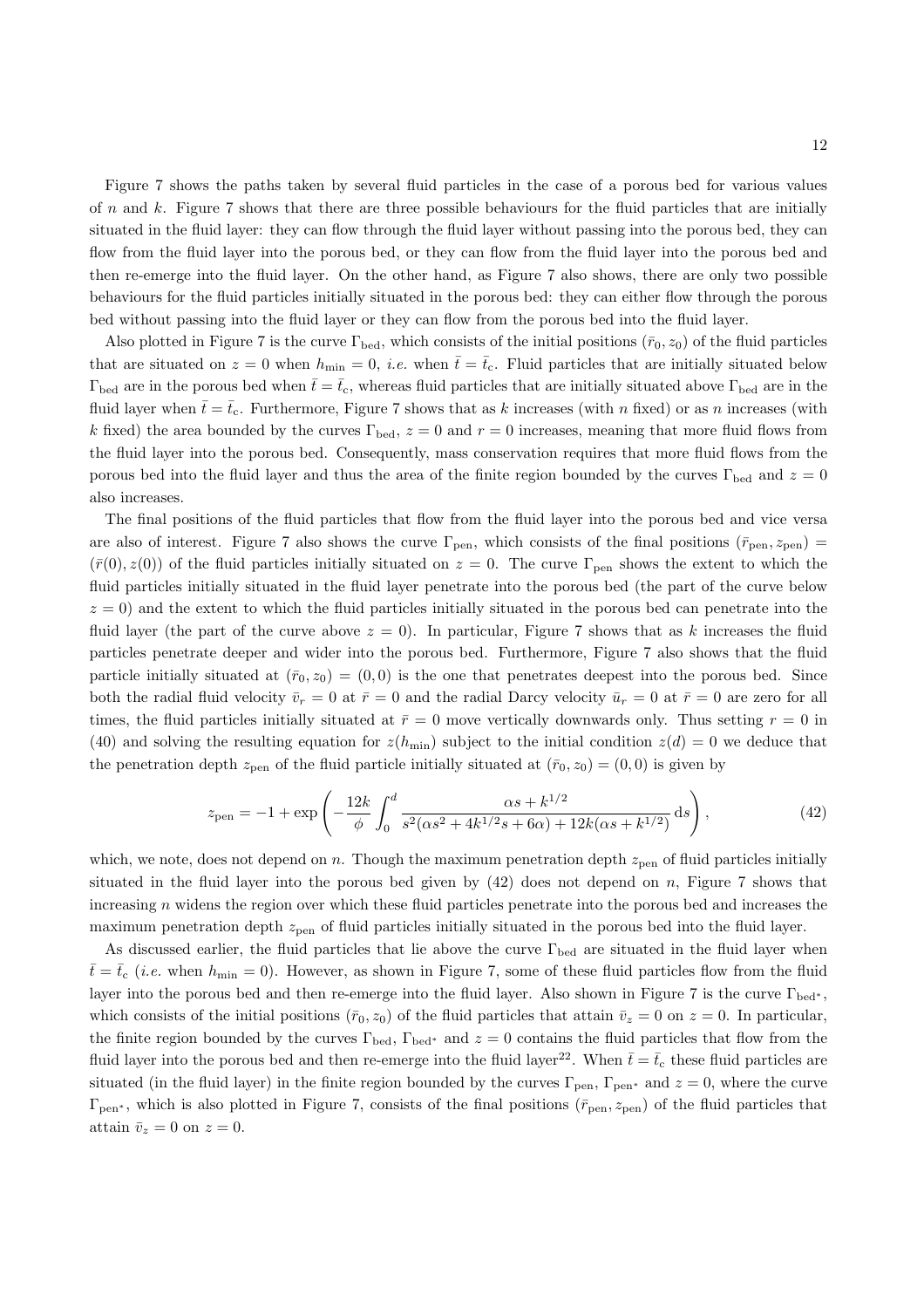#### VII. LIMIT OF SMALL PERMEABILITY  $k \to 0$

In most cases of practical interest the permeabilities of porous media are small, and so in this section we consider the limit of small permeability  $k \to 0$ . The corresponding analysis of the mathematically interesting but physically less relevant limit of large permeability  $k \to \infty$  is given in Appendix A. Specifically, in this Section we show that in the limit  $k \to 0$  the contact time is large, and, as in the case of a flat bearing treated by Knox *et al.*<sup>1</sup>, regular perturbation solutions for  $p = p(r, t)$  and  $h_{\min} = h_{\min}(t)$  in powers of  $k^{1/2} \ll 1$  are valid only for "short" times  $t = O(1)$  when  $h_{\min} = O(1)$ , and additional asymptotic solutions that are valid for "intermediate" times, when  $h_{\min} = O(k^{1/4})$ , and "long" times  $t = O(t_c)$ , when  $h_{\min} = O(k^{1/3})$ , are required in order to obtain the solution up to  $t = t_c$ .

For both short and intermediate times the leading order terms in the solutions for  $h_{\min} = h_{\min}(t)$  and  $p = p(r, t)$  are given by (32) and (33), *i.e.* the solutions in the case  $k = 0$ , but k and  $\alpha$  enter the higher order terms in different ways (see Knox<sup>3</sup> for the details of these higher order terms).

# **A.** Solution for Long Times when  $h_{\min} = O(k^{1/3})$

For long times when  $h_{\min} = O(k^{1/3})$  we re-scale r, p and  $h_{\min}$  and shift (when  $n = 1$ ) or re-scale (when  $n \geq 2$ ) t according to

$$
r = (12k)^{1/6n} R, \quad t = \begin{cases} \frac{\pi}{2} \ln\left(\frac{1}{k}\right) + T & \text{when } n = 1, \\ (12k)^{-2(n-1)/3n} T & \text{when } n \ge 2, \end{cases} \quad p = (12k)^{-1/3n} P, \quad h_{\min} = (12k)^{1/3} H_{\min}, \tag{43}
$$

where R, T, P and  $H_{\text{min}}$  are  $O(1)$  in the limit  $k \to 0$ . Seeking a regular perturbation solution to (27), integrated once with respect to  $r$  and satisfying  $(22)$ , of the form

$$
P = P_0(R,T) + (12k)^{1/6} P_1(R,T) + O(k^{1/3})
$$
\n(44)

and

$$
H_{\min} = H_0(T) + (12k)^{1/6} H_1(T) + O(k^{1/3}),\tag{45}
$$

at  $O(1)$  and  $O(k^{1/6})$  we have

$$
\frac{\partial P_0}{\partial R} = \frac{6R}{(H_0 + R^{2n})^3 + 1} \frac{\mathrm{d}H_0}{\mathrm{d}T} \tag{46}
$$

and

$$
\frac{\partial P_1}{\partial R} = \frac{3R}{\alpha \left[ (H_0 + R^{2n})^3 + 1 \right]^2} \left( 2\alpha \left[ (H_0 + R^{2n})^3 + 1 \right] \frac{\mathrm{d}H_1}{\mathrm{d}T} - \sqrt{3} (1 + 2\sqrt{3}\alpha H_1) (H_0 + R^{2n})^2 \frac{\mathrm{d}H_0}{\mathrm{d}T} \right),\tag{47}
$$

respectively. Solving (46) and (47) subject to  $P_0 \to 0$  and  $P_1 \to 0$  as  $R \to \infty$  yields the solutions

$$
P_0 = -6I_{0,1}(R, H_0, n)\frac{\mathrm{d}H_0}{\mathrm{d}T} \tag{48}
$$

and

$$
P_1 = -6I_{0,1}(R, H_0, n)\frac{\mathrm{d}H_1}{\mathrm{d}T} + \frac{3\sqrt{3}(1 + 2\sqrt{3}\alpha H_1)}{\alpha}I_{2,2}(R, H_0, n)\frac{\mathrm{d}H_0}{\mathrm{d}T},\tag{49}
$$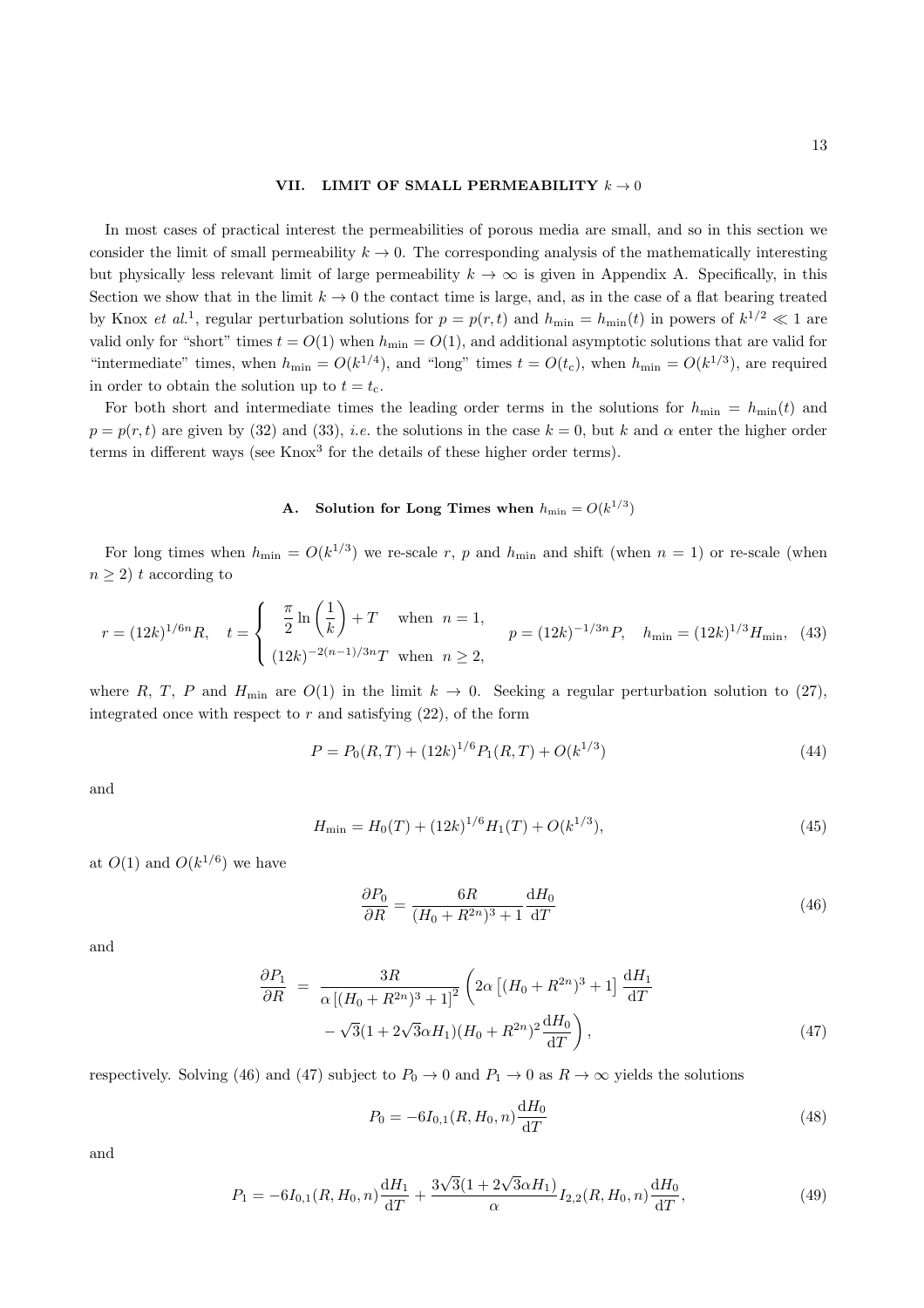where we have defined the integral

$$
I_{M,N}(R, H_0, n) = \int_R^{\infty} \frac{s(H_0 + s^{2n})^M}{[(H_0 + s^{2n})^3 + 1]^N} ds
$$
\n(50)

for any  $n$ . The solutions  $P_0$  and  $P_1$  must satisfy the load conditions

$$
2\pi \int_0^\infty P_0 R \, dR = 1 \quad \text{and} \quad \int_0^\infty P_1 R \, dR = 0 \tag{51}
$$

and so at  $O(1)$  and  $O(k^{1/6})$  we have

$$
1 = -6\pi J_{0,1}(H_0, n) \frac{\mathrm{d}H_0}{\mathrm{d}T} \tag{52}
$$

and

$$
J_{0,1}(H_0, n)\frac{\mathrm{d}H_1}{\mathrm{d}H_0} = \frac{\sqrt{3}\left(1 + 2\sqrt{3}\alpha H_1\right)}{2\alpha} J_{2,2}(H_0, n),\tag{53}
$$

respectively, where we have defined the integral

$$
J_{M,N}(H_0, n) = \int_0^\infty \frac{s^3 (H_0 + s^{2n})^M}{[(H_0 + s^{2n})^3 + 1]^N} ds
$$
\n(54)

for any n.

Solving (52) and (53) subject to the appropriate matching conditions with the solution that is valid at intermediate times, namely

$$
H_0 \sim \begin{cases} \frac{d}{12^{1/3}} \exp\left(-\frac{2T}{3\pi}\right) & \text{when } n = 1\\ \frac{3\pi}{4T} & \text{when } n = 2\\ \left(\frac{3\pi^2(n-2)}{2n^2 \sin(2\pi/n)T}\right)^{n/2(n-1)} & \text{when } n \ge 3 \end{cases} \to \infty \text{ as } T \to \begin{cases} -\infty & \text{when } n = 1, \\ 0 & \text{when } n \ge 2, \end{cases} (55)
$$

and

$$
H_1 \to -\frac{1}{2\sqrt{3}\alpha} \quad \text{as} \quad T \to \begin{cases} -\infty & \text{when} \quad n = 1, \\ 0 & \text{when} \quad n \ge 2, \end{cases}
$$
 (56)

yields the solutions

$$
T = \begin{cases} \frac{\pi}{4} \left( 2 \ln \left( \frac{e^3 d^3}{12} \right) + \sum_{j=1}^3 \omega_j (H_0 + \omega_j)^2 (1 - 2 \ln(H_0 + \omega_j)) \right) & \text{when } n = 1, \\ \frac{\pi}{2} \sum_{j=1}^3 \omega_j (H_0 + \omega_j) \left[ \ln (H_0 + \omega_j) - 1 \right] & \text{when } n = 2, \\ -\frac{\pi^2}{2 \sin(2\pi/n)} \sum_{j=1}^3 \omega_j (H_0 + \omega_j)^{2/n} & \text{when } n \ge 3, \end{cases}
$$
(57)

where

$$
\omega_1 = 1, \quad \omega_2 = -\frac{1}{2}(1 + \sqrt{3}i)
$$
 and  $\omega_3 = -\frac{1}{2}(1 - \sqrt{3}i)$  (58)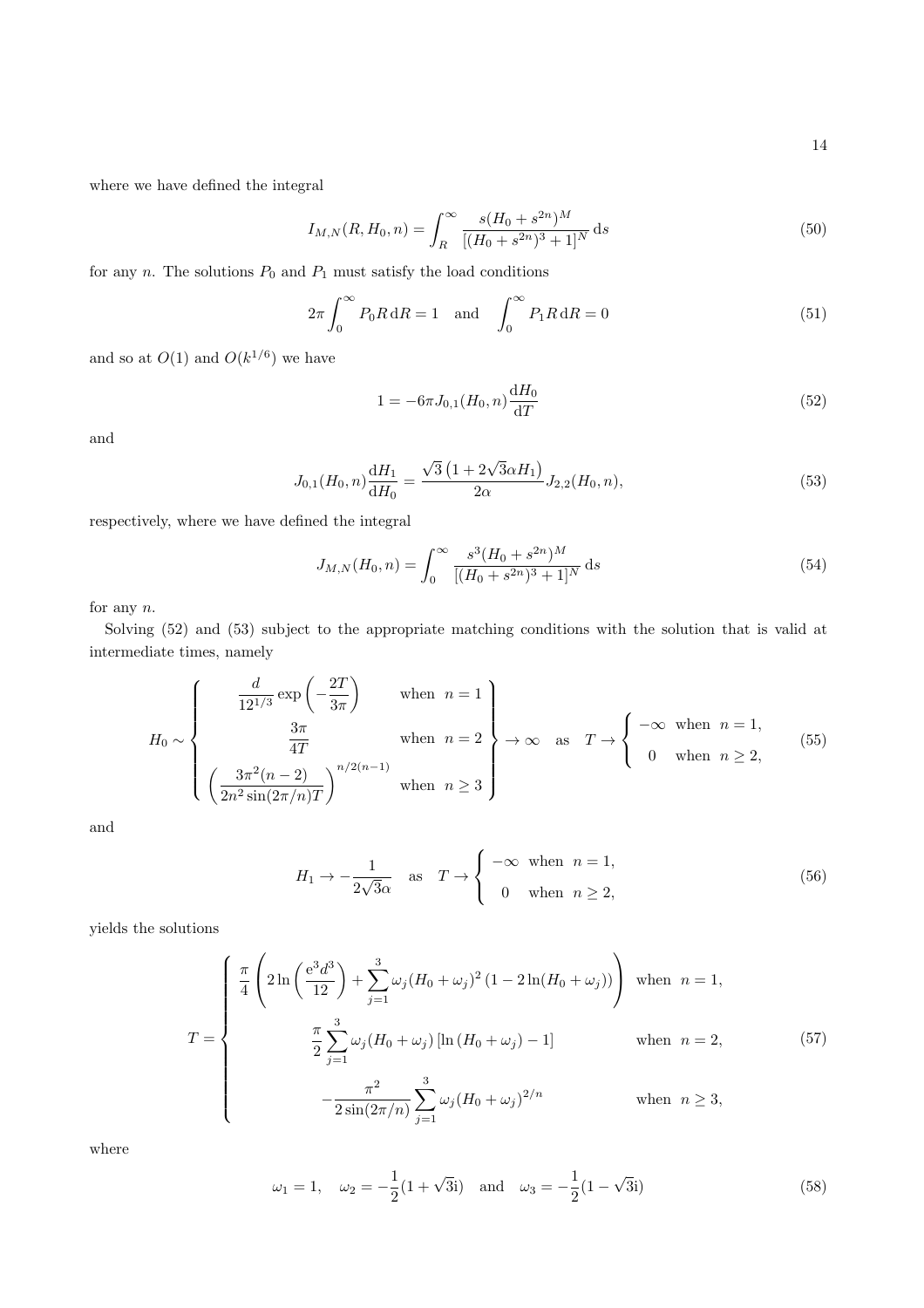|                                                                 |  |  | 25 |
|-----------------------------------------------------------------|--|--|----|
| $ H^\star_{\rm min} 0.2478 0.7317 0.8492 0.9363 0.9987 1.0351 $ |  |  |    |

TABLE I: The real positive solutions of (61) for  $n = 1, 2, \ldots, 25$ .

are the cube roots of unity, and

$$
H_1 = -\frac{1}{2\sqrt{3}\alpha}.\tag{59}
$$

In contrast to the solutions for short and intermediate times, the permeability  $k$  appears in the leading order solutions for  $p = p(r, t)$  and  $h_{\min} = h_{\min}(t)$  at long times, and these solutions remain valid up to  $t = t_c$ , which, in terms of the original variables, is given by

$$
t_{\rm c} = \begin{cases} \frac{\pi}{2} \ln \left( \frac{e^{9/2} d^3}{12k} \right) - \frac{\pi^2 (12k)^{1/6}}{3\alpha} + O(k^{1/3}) & \text{when } n = 1, \\ \frac{\pi^2 \csc[(2+n)\pi/3n]}{2(12k)^{2(n-1)/3n}} - \frac{\pi^2 \csc(2\pi/3n)}{2\sqrt{3}\alpha n (12k)^{(3n-4)/6n}} + O(k^{-(n-2)/3n}) & \text{when } n \ge 2. \end{cases}
$$
(60)

Note that letting  $n \to \infty$  in (60) we recover the solution for a flat bearing obtained by Knox *et al.*<sup>1</sup>, and that, as in the case of a flat bearing, the leading-order small-k solution for  $t_c$  is independent of  $\alpha$ . The Beavers–Joseph constant  $\alpha$  appears at  $O(k^{-(3n-4)/6n})$  in the small-k expansion for  $t_c$ , and inspection of this term shows that increasing  $\alpha$  increases  $t_c$ .

The leading-order small-k solution for  $p_{\text{max}} = p(0, t)$ , given by setting  $R = 0$  in (48), has a maximum turning point when  $H_0 = H_{\min}^*$ , where  $H_{\min}^*$  is the real positive solution of the equation

$$
\left(J_{0,1}(H_0, n)\frac{\mathrm{d}I_{0,1}(0, H_0, n)}{\mathrm{d}H_0} - I_{0,1}(0, H_0, n)\frac{\mathrm{d}J_{0,1}(H_0, n)}{\mathrm{d}H_0}\right)\Big|_{H_0 = H_{\min}^*} = 0.
$$
\n(61)

Table I contains the real positive solutions of (61) (correct to 4 decimal places) for various values of n. Therefore at leading order in the limit  $k \to 0$ , and in terms of the original variables,  $p_{\text{max}}$  attains its maximum value when

$$
h_{\min} = h_{\min}^{\star} = H_{\min}^{\star} (12k)^{1/3}
$$
\n(62)

which from (43) corresponds to the time

$$
t = t^* = \begin{cases} \frac{\pi}{2} \ln(1/k) + T(H_{\min}^*) & \text{when } n = 1, \\ (12k)^{-2(n-1)/3n} T(H_{\min}^*) & \text{when } n \ge 2, \end{cases}
$$
 (63)

where  $T$  is given by  $(57)$ .

## B. Uniformly Valid Solutions for  $p(r, t)$  and  $t(h_{\min})$

A uniformly valid leading order composite solution for  $p = p(r, t)$  is given by

$$
p(r,t) = \frac{I_{0,1}(R, H_{\min}, n)}{\pi (12k)^{1/3n} J_{0,1}(H_{\min}, n)},
$$
\n(64)

where  $R = (12k)^{-1/6n}r$  and  $H_{\min} = (12k)^{-1/3}h_{\min}$ .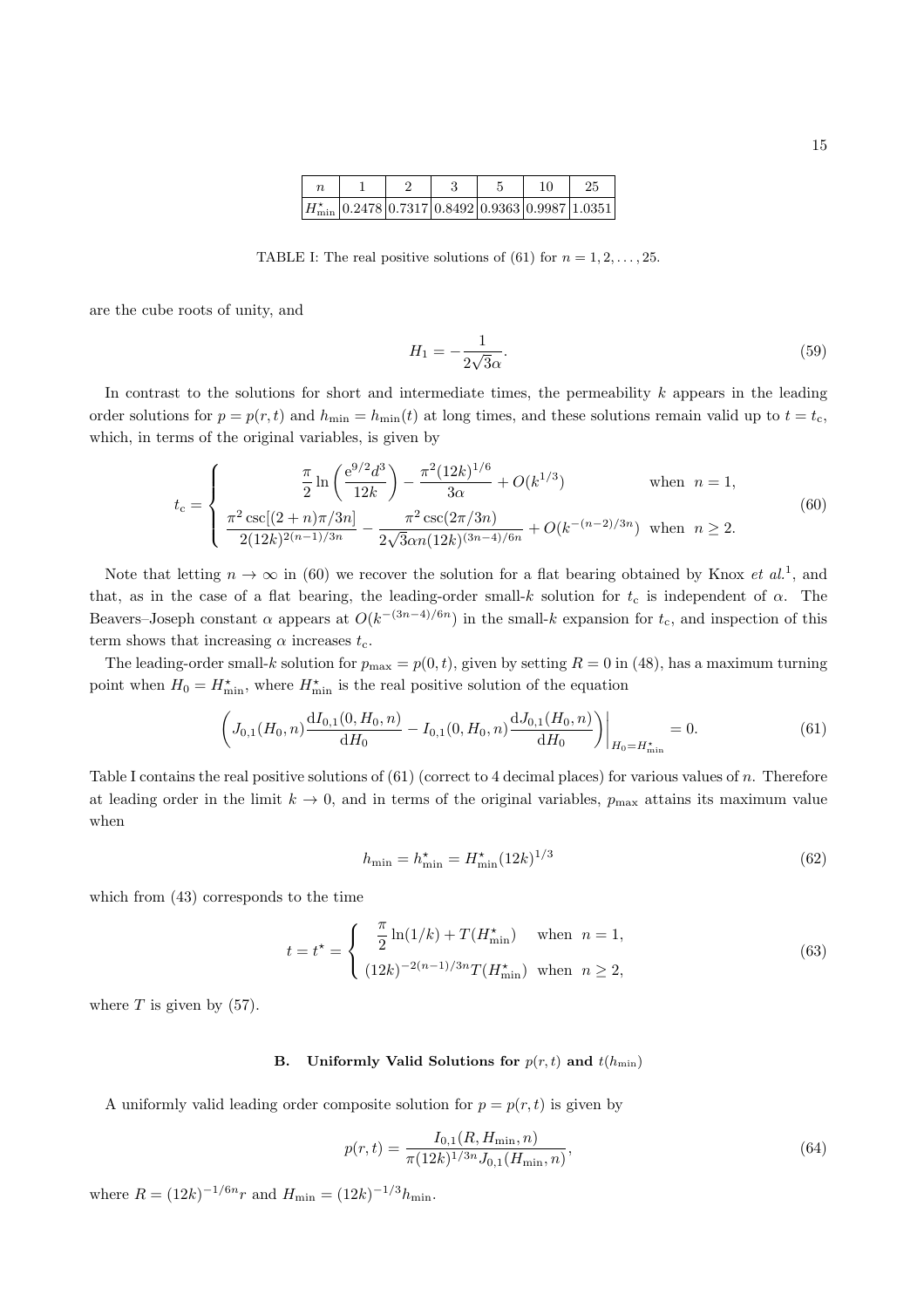A uniformly valid leading order composite solution for  $p_{\text{max}} = p(0, t)$  is given by setting  $r = 0$  in (64), which yields

$$
p_{\max}(t) = \begin{cases}\n-\frac{\sum_{j=1}^{3} \omega_j \ln(H_{\min} + \omega_j)}{\pi (12k)^{1/3} \sum_{j=1}^{3} \omega_j (H_{\min} + \omega_j) \ln(H_{\min} + \omega_j)} & \text{when } n = 1, \\
\frac{6 \sum_{j=1}^{3} \omega_j (H_{\min} + \omega_j)^{-1/2}}{(12k)^{1/6} \sum_{j=1}^{3} \omega_j \ln(H_{\min} + \omega_j)} & \text{when } n = 2, \\
-\frac{2 \cos(\pi/n) \sum_{j=1}^{3} \omega_j (H_{\min} + \omega_j)^{-(n-1)/n}}{\pi (12k)^{1/3n} \sum_{j=1}^{3} \omega_j (H_{\min} + \omega_j)^{-(n-2)/n}} & \text{when } n \ge 3.\n\end{cases}
$$
\n(65)

A uniformly valid leading order composite solution for  $t(h_{\min})$  is

$$
t(h_{\min}) = \begin{cases} \frac{\pi}{4} \left( 2 \ln \left( \frac{e^3 d^3}{12k} \right) + \sum_{j=1}^3 \omega_j (H_{\min} + \omega_j)^2 \left[ 1 - 2 \ln(H_{\min} + \omega_j) \right] \right) & \text{when } n = 1, \\ \frac{\pi \left( -3(12k)^{1/3} + 2d \sum_{j=1}^3 \omega_j (H_{\min} + \omega_j) \left[ \ln(H_{\min} + \omega_j) - 1 \right] \right)}{4d(12k)^{1/3}} & \text{when } n = 2, \\ \frac{\pi^2 \left( 3(2 - n)(12k)^{2(n-1)/3n} - n^2 d^{2(n-1)/n} \sum_{j=1}^3 \omega_j (H_{\min} + \omega_j)^{2/n} \right)}{2n^2 \sin(2\pi/n) \left( 12d^3k \right)^{2(n-1)/3n}} & \text{when } n \ge 3, \end{cases} \tag{66}
$$

where  $H_{\min} = (12k)^{-1/3} h_{\min}$ . Note that setting  $h_{\min} = d$  in (66) yields

$$
t(d) = \begin{cases} O(k^{1/3}) & \text{when } n = 1 \\ O(k) & \text{when } n \ge 2 \end{cases} \to 0 \quad \text{as } k \to 0,
$$
 (67)

so that at leading order in the limit  $k \to 0$  the initial condition (23) is satisfied. Similarly, setting  $h_{\min} = 0$  in (66) we see that at leading order in the limit  $k \to 0$  it coincides with the leading-order term in (60).

#### VIII. CONCLUSIONS

In the present work we considered the axisymmetric squeeze-film flow in the thin gap between a stationary flat thin porous bed and a curved impermeable bearing with shape  $H \propto r^{2n}$ , where n is an integer, moving under a prescribed constant load L.

The unsteady Reynolds equation (27) was solved to yield an explicit solution for the fluid pressure  $p(r, t)$ given by (29) in terms of an integral. This solution was then used in the load condition (17) to obtain the equation for the minimum fluid layer thickness  $h_{\text{min}}(t)$ , which was then solved to obtain an explicit expression for the time for  $h_{\min}$  to reduce to a given value  $t(h_{\min})$  given by (31) in terms of a double integral.

In contrast to the case of an impermeable bed, when the bed is porous the bearing and the bed always come into contact in a finite contact time  $t_c$  given by (34). The contact time  $t_c$  was shown to increase as the permeability k decreases, and, in particular, it was shown in Section VII that in the limit of small permeability  $k \rightarrow 0$  the contact time

$$
t_{\rm c} = \left\{ \begin{array}{ll} O(\ln(k^{-1})) & \text{when } n = 1 \\ O(k^{-2(n-1)/3n}) & \text{when } n \ge 2 \end{array} \right\} \to \infty \tag{68}
$$

is large, and it was shown in Appendix A that in the limit of large permeability  $k \to \infty$  the contact time

$$
t_{\rm c} = \begin{cases} O(k^{-1/2}\ln k) & \text{when } n = 1 \\ O(k^{-(2n-1)/2n}) & \text{when } n \ge 2 \end{cases} \rightarrow 0
$$
 (69)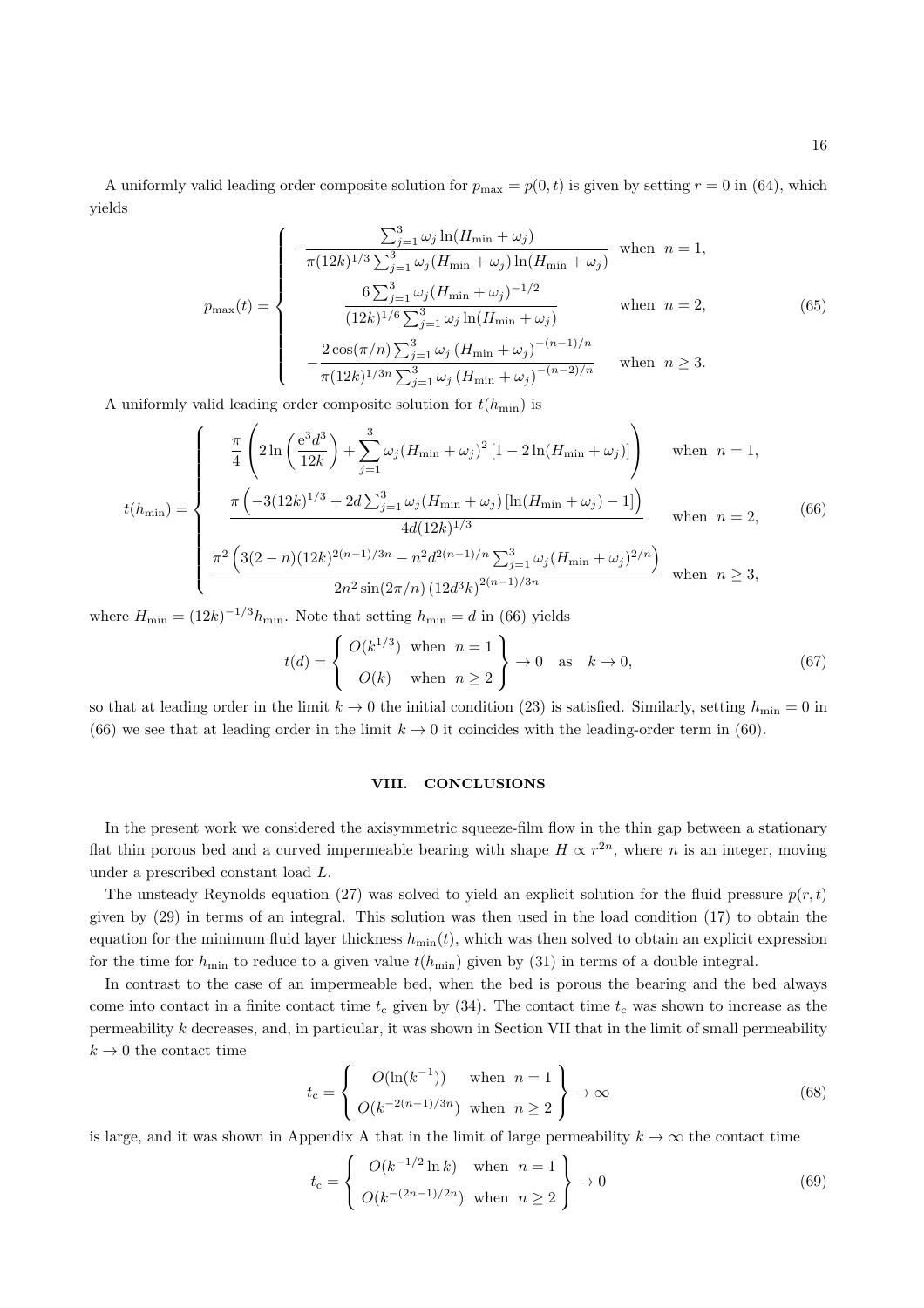is small. For small values of k it was found that increasing n increases  $t_c$ , *i.e.*  $t_c$  is longer for flatter bearings, whereas for large values of k increasing n decreases  $t_c$ , *i.e.*  $t_c$  is shorter for flatter bearings. Furthermore, it was shown that, like in the case of a flat bearing, for small values of  $k$  the velocity slip on the interface between the fluid and porous layers, introduced via the Beavers–Joseph boundary condition (9) with constant  $\alpha$ , has a negligible effect on  $t_c$ . In fact, at leading order in the small-k limit the contact time  $t_c$  given by (60) is independent of  $\alpha$ . However, it was also shown that for large values of k the velocity slip has a significant effect on  $t_c$ . In fact, at leading order in the large-k limit the contact time  $t_c$  given by (A4) when  $n = 1$  and (A8) when  $n \geq 2$  depends on  $\alpha$ , and, in particular, increasing  $\alpha$  decreases  $t_c$ .

The fluid pressure  $p$  was also calculated. In contrast to the case of an impermeable bed, when the bed is porous p remains finite as the bearing approaches the bed. The maximum fluid pressure  $p_{\text{max}}$  was shown to increase as k decreases. In fact, it was shown in Section VII that in the limit of small permeability  $k \to 0$  the maximum fluid pressure

$$
p_{\max} = O(k^{-1/3n}) \to \infty \tag{70}
$$

is large, and it was shown in Appendix A that at leading order in the limit of large permeability  $k \to \infty$  the maximum fluid pressure

$$
p_{\max} = \begin{cases} O(k^{-1/4}(\ln k)^{-1}) & \text{when } n = 1 \\ O(k^{-1/4n}) & \text{when } n \ge 2 \end{cases} \to 0
$$
\n
$$
(71)
$$

is small. For small values of k it was found that increasing n decreases  $p_{\text{max}}$ , *i.e.* for flatter bearings  $p_{\text{max}}$ decreases and p is distributed over a larger area, whereas for large values of k increasing n increases  $p_{\text{max}}$ , *i.e.* for flatter bearings  $p_{\text{max}}$  increases and p becomes concentrated over a smaller area. Furthermore, it was shown that for small values of k the maximum value of  $p_{\text{max}}$  does not occur when  $t = t_c$ . The maximum fluid pressure  $p_{\text{max}}$  increases monotonically in time to its maximum value  $p_{\text{max}}^*$  which it attains at some time  $t = t^*$ satisfying  $0 < t^* < t_c$  and then decreases to its value at  $t = t_c$ .

The paths of fluid particles initially situated in both the fluid layer and the porous bed were calculated. It was shown that as  $k$  increases the fluid particles that flow from the fluid layer into the porous bed penetrate deeper and wider into the porous bed. It was also shown that, though the maximum penetration depth  $z_{pen}$ of these fluid particles given by  $(42)$  is independent of n, increasing n widens the region into which these fluid particles penetrate into the porous bed. Furthermore it was shown that, unlike in the case of a flat bearing, there are fluid particles, initially situated in the porous bed, that flow from the porous bed into the fluid layer. In fact, it was shown that there are fluid particles, initially situated in the fluid layer, that flow from the fluid layer into the porous bed and then re-emerge into the fluid layer, and the region in which these fluid particles are initially situated was determined.

#### Acknowledgements

The first author (DJK) gratefully acknowledges the financial support of the University of Strathclyde via a University Postgraduate Research Scholarship, and the fourth author (SKW) gratefully acknowledges the financial support of the Leverhulme Trust via Research Fellowship RF-2013-355.

 $1$  D. J. Knox, S. K. Wilson, B. R. Duffy, and S. McKee, "Porous squeeze-film flow," IMA J. Appl. Math. 80, 376–409 (2015).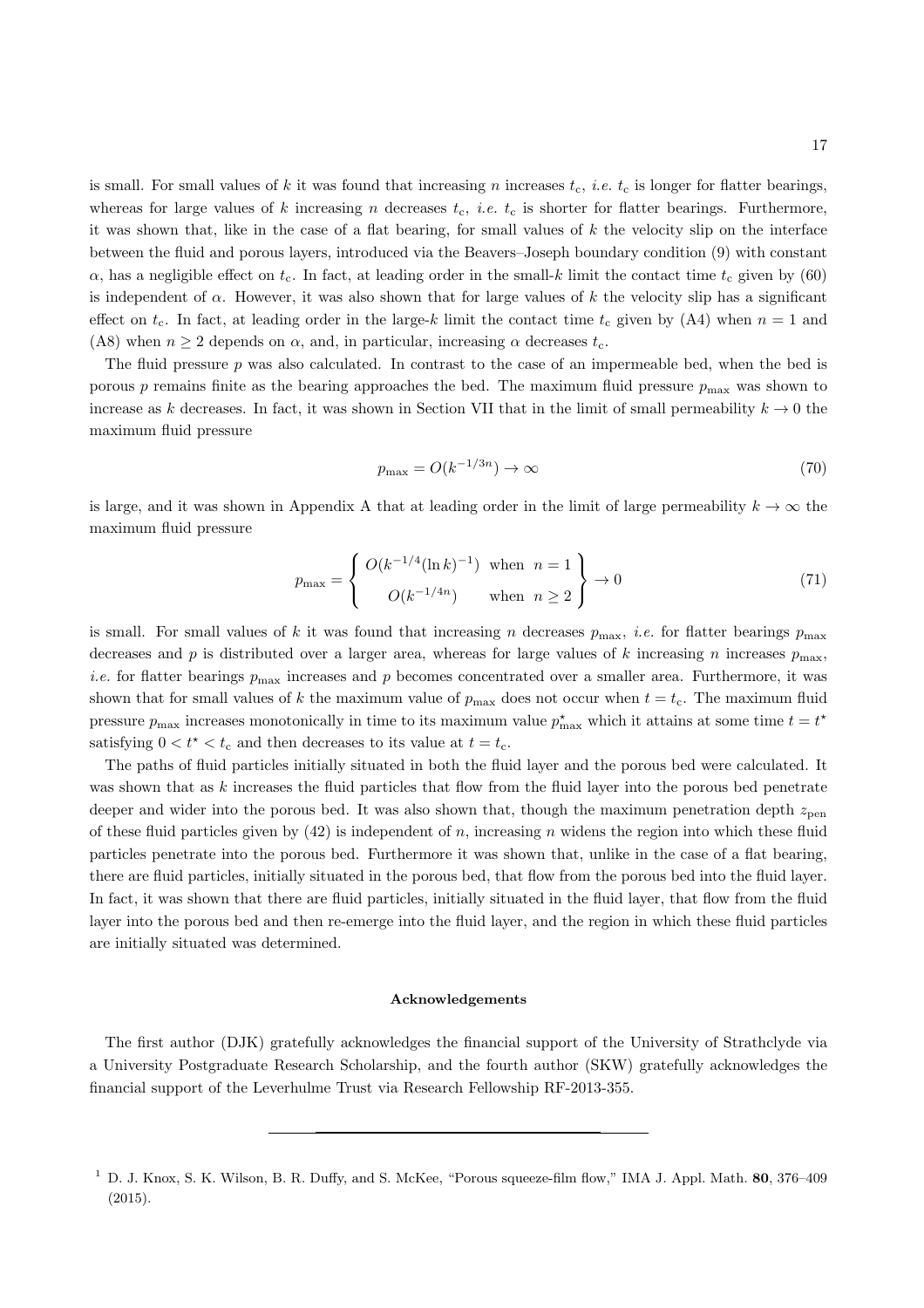- <sup>2</sup> S. J. Weekley, S. L. Waters, and O. E. Jensen, "Transient elastohydrodynamic drag on a particle moving near a deformable wall," Q. J. Mech. Appl. Math. 59, 277–300 (2006).
- $3$  D. J. Knox, Squeeze-film Flows, with Application to the Human Knee Joint, PhD thesis, University of Strathclyde (2014).
- $4$  H. Wu, "A review of porous squeeze films," Wear  $47$ , 371–385 (1978).
- <sup>5</sup> B. N. J. Persson, "Wet adhesion with application to tree frog adhesive toe pads and tires," J. Phys.: Condens. Matter 19, 376110 (2007).
- <sup>6</sup> B. N. J. Persson, "Biological adhesion for locomotion: basic principles," J. Adhesion Sci. Technol. 21, 1145–1173 (2007).
- 7 J. C. Swavola, T. D. Edwards, and M. A. Bevan, "Direct measurement of macromolecule-coated colloid–mucus interactions," Langmuir 31, 9076–9085 (2015).
- <sup>8</sup> H. Brenner, "The slow motion of a sphere through a viscous fluid towards a plane surface," Chem. Eng. Sci. 16, 242–251 (1961).
- <sup>9</sup> R. G. Cox and H. Brenner, "The slow motion of a sphere through a viscous fluid towards a plane surface II Small gap widths, including inertial effects," Chem. Eng. Sci. 22, 1753–1777 (1967).
- <sup>10</sup> H. A. Stone, "On lubrication flows in geometries with zero local curvature," Chem. Eng. Sci. **60**, 4838-4845 (2005).
- <sup>11</sup> H. Wu, "Squeeze-film behaviour for porous annular disks," J. Lubr. Technol **92**, 593–596 (1970).
- <sup>12</sup> J. Prakash and S. K. Vij, "Load capacity and time-height relations for squeeze films between porous plates," Wear 24, 309–322 (1973).
- <sup>13</sup> S. L. Goren, "The hydrodynamic force resisting the approach of a sphere to a plane permeable wall," J. Colloid Interface Sci. 69, 78–85 (1979).
- $14$  A. Nir, "On the departure of a sphere from contact with a permeable membrane," J. Eng. Math.  $15$ ,  $65-75$  (1981).
- <sup>15</sup> G. Z. Ramon, H. E. Huppert, J. R. Lister, and H. A. Stone, "On the hydrodynamic interaction between a particle and a permeable surface," Phys. Fluids 25, 073103 (2013).
- <sup>16</sup> A. Majhi, T. K. Pardhi, and A. P. Deshpande, "Analysis of squeeze flows of fluids between solid and porous surfaces," Int. J. Multiphase Flow 68, 93–99 (2015).
- <sup>17</sup> J. M. Skotheim and L. Mahadevan, "Soft lubrication: the elastohydrodynamics of nonconforming and conforming contacts," Phys. Fluids 17, 092101 (2005).
- <sup>18</sup> P. D. Hicks and R. Purvis, "Gas-cushioned droplet impacts with a thin layer of porous media," to appear in J. Eng. Math. (2016).
- <sup>19</sup> G. S. Beavers and D. D. Joseph, "Boundary conditions at a naturally permeable wall," J. Fluid Mech. **30**, 197–207 (1967).
- <sup>20</sup> D. A. Nield, "The Beavers-Joseph boundary condition and related matters: A historical and critical note," Transp. Porous Media 78, 537–540 (2009).
- <sup>21</sup> Note that in the dimensional solution for  $h_{\min} = h_{\min}(t)$  given by equation (12) in Stone<sup>10</sup> the exponent of the radius R is incorrectly given as  $3(2n-1)/2n$  when it should in fact be  $2(2n-1)/n$ .
- <sup>22</sup> This behaviour can be more clearly seen in the enlargement of Figure 7 given as Figure 4.13 in Knox<sup>3</sup>.

# Appendix A: Limit of Large Permeability  $k \to \infty$

In this Appendix we show that in the limit of large permeability  $k \to \infty$  the contact time is small, and, unlike in the limit of small permeability  $k \to 0$  treated in Section VII, there are inner  $r = O(k^{1/8n})$  and outer  $r = O(k^{1/4n})$  regions in which different (uniformly valid in time) large-k solutions for  $p = p(r, t)$  are valid. In the case of a parabolic bearing  $n = 1$ , the contributions to the normal force exerted on the bearing by the fluid in both the inner and the outer regions are algebraically  $O(1)$  and so we must, therefore, obtain the asymptotic solution for  $p = p(r, t)$  in both regions in order to obtain the leading order asymptotic solution for  $h_{\min} = h_{\min}(t)$ . However, for general bearing shapes  $H = r^{2n}$  with  $n \ge 2$ , the contribution to the normal force in the outer region is smaller than the contribution from the inner region, and therefore we need obtain the asymptotic solution for  $p = p(r, t)$  only in the inner region in order to obtain the leading order asymptotic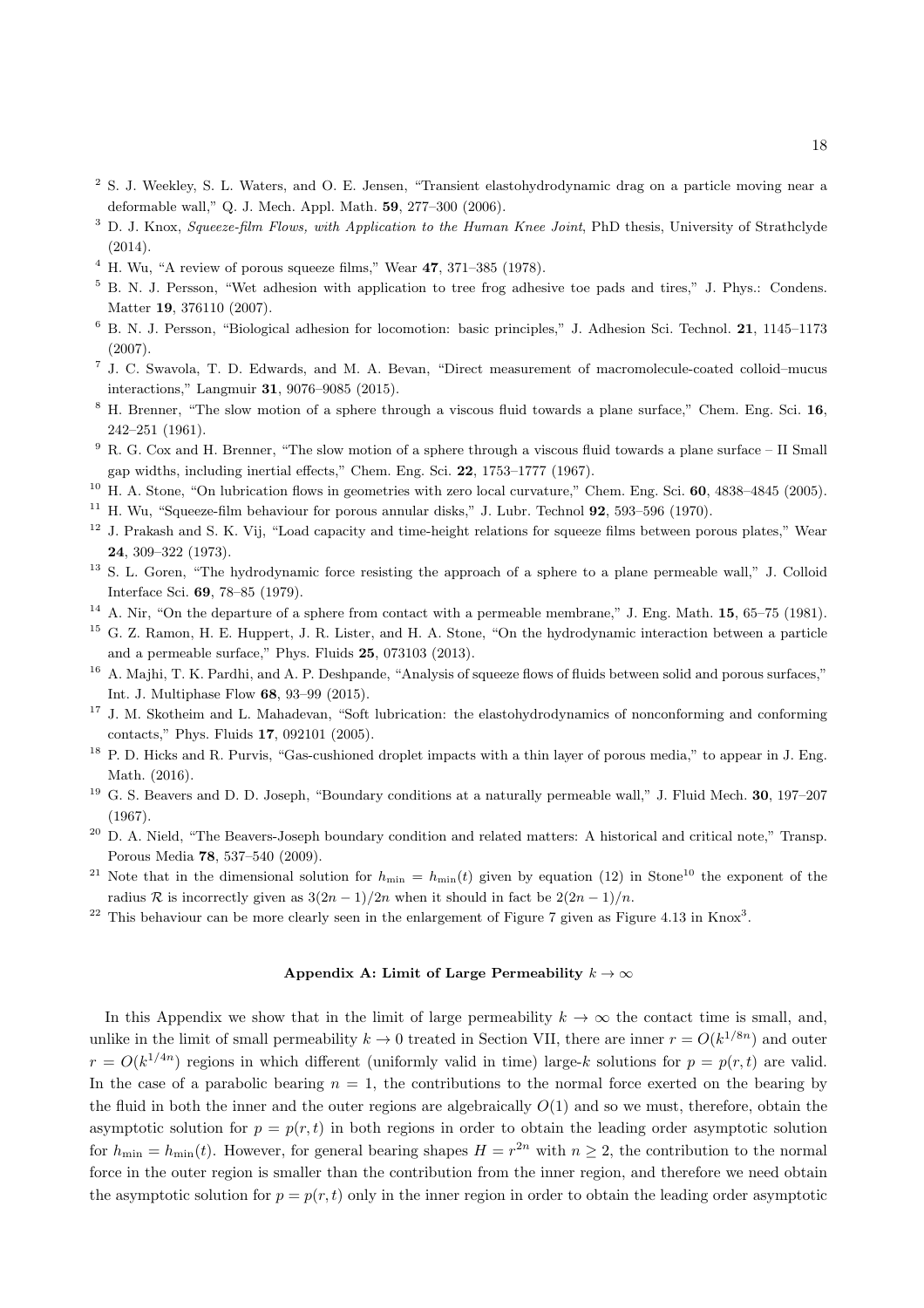solution for  $h_{\min} = h_{\min}(t)$ . For brevity, only the main results are summarised here, and further details are given by Knox<sup>3</sup>.

#### 1. Parabolic Bearing  $n = 1$

A uniformly valid leading order composite solution for  $p = p(r, t)$  is

$$
p(r,t) = -\frac{1}{8\alpha k} \left[ \sqrt{8\alpha} k^{1/4} \tan^{-1} \left( \sqrt{\frac{2}{\alpha}} \frac{k^{1/4}}{r^2} \right) + 48\alpha \int_{r/k^{1/4}}^{\infty} \frac{1 + \alpha \tilde{r}^2}{\tilde{r}^3 (\alpha \tilde{r}^4 + 4\tilde{r}^2 + 6\alpha)} d\tilde{r} - \frac{4k^{1/2}}{r^2} \right] \frac{dh_{\min}}{dt}.
$$
 (A1)

Applying the load condition (17) to (A1) and solving the resulting first-order ordinary differential equation for  $h_{\min} = h_{\min}(t)$  subject to the initial condition (23) yields

$$
t = \frac{\pi(\ln k + g(\alpha))}{8\alpha k^{1/2}}(d - h_{\min}), \quad i.e. \quad h_{\min} = d - \frac{8\alpha k^{1/2}}{\pi(\ln k + g(\alpha))}t,
$$
 (A2)

where the function  $g = g(\alpha)$  is defined by

$$
g(\alpha) = 2\ln(3\alpha) + \frac{4(1 - 3\alpha^2)}{\sqrt{2(2 - 3\alpha^2)}} \ln\left(\frac{2 - \sqrt{2(2 - 3\alpha^2)}}{2 + \sqrt{2(2 - 3\alpha^2)}}\right).
$$
 (A3)

Setting  $h_{\min} = 0$  in (A2) we obtain the leading order large-k solution for  $t_c$ :

$$
t_{\rm c} = \frac{\pi d(\ln k + g(\alpha))}{8\alpha k^{1/2}}.\tag{A4}
$$

In contrast to the small-k solution, the leading order large-k solution for  $t_c$  given by (A4) depends on  $\alpha$ . Inspection of (A4) shows that increasing  $\alpha$  decreases  $t_c$ . Note that the asymptotic solution for  $t_c$  given by (A4) is not uniformly valid in the limit  $\alpha \to \infty$ .

The leading order large- $k$  solution for  $p_{\text{max}}$  is

$$
p_{\max} = \frac{\sqrt{2\alpha}}{k^{1/4}(\ln k + g(\alpha))}.
$$
\n(A5)

## 2. General Bearing Shapes  $n \geq 2$

The leading order solution for  $p = p(r, t)$  valid when  $r = O(k^{1/8n})$  is

$$
p = -\frac{1}{k^{(4n-1)/4n}} \left( \int_{k^{-1/8n}r}^{\infty} \frac{\tilde{r}}{2 + \alpha \tilde{r}^{4n}} d\tilde{r} \right) \frac{dh_{\min}}{dt}.
$$
 (A6)

There is an outer region  $r = O(k^{1/4n})$  in which a different large-k solution for  $p = p(r, t)$  is valid. However, the contribution to the normal force exerted on the bearing by the fluid in this outer region is  $o(1)$ .

Applying the load condition (17) to (A6) and solving the resulting first-order ordinary differential equation for  $h_{\min} = h_{\min}(t)$  subject to the initial condition (23) yields

$$
t = \frac{\pi^2 \csc(\pi/n)}{8nk^{(2n-1)/2n}} \left(\frac{2}{\alpha}\right)^{1/n} (d - h_{\min}), \quad i.e. \quad h_{\min} = d - \frac{8n \sin(\pi/n)k^{(2n-1)/2n}}{\pi^2} \left(\frac{\alpha}{2}\right)^{1/n} t. \tag{A7}
$$